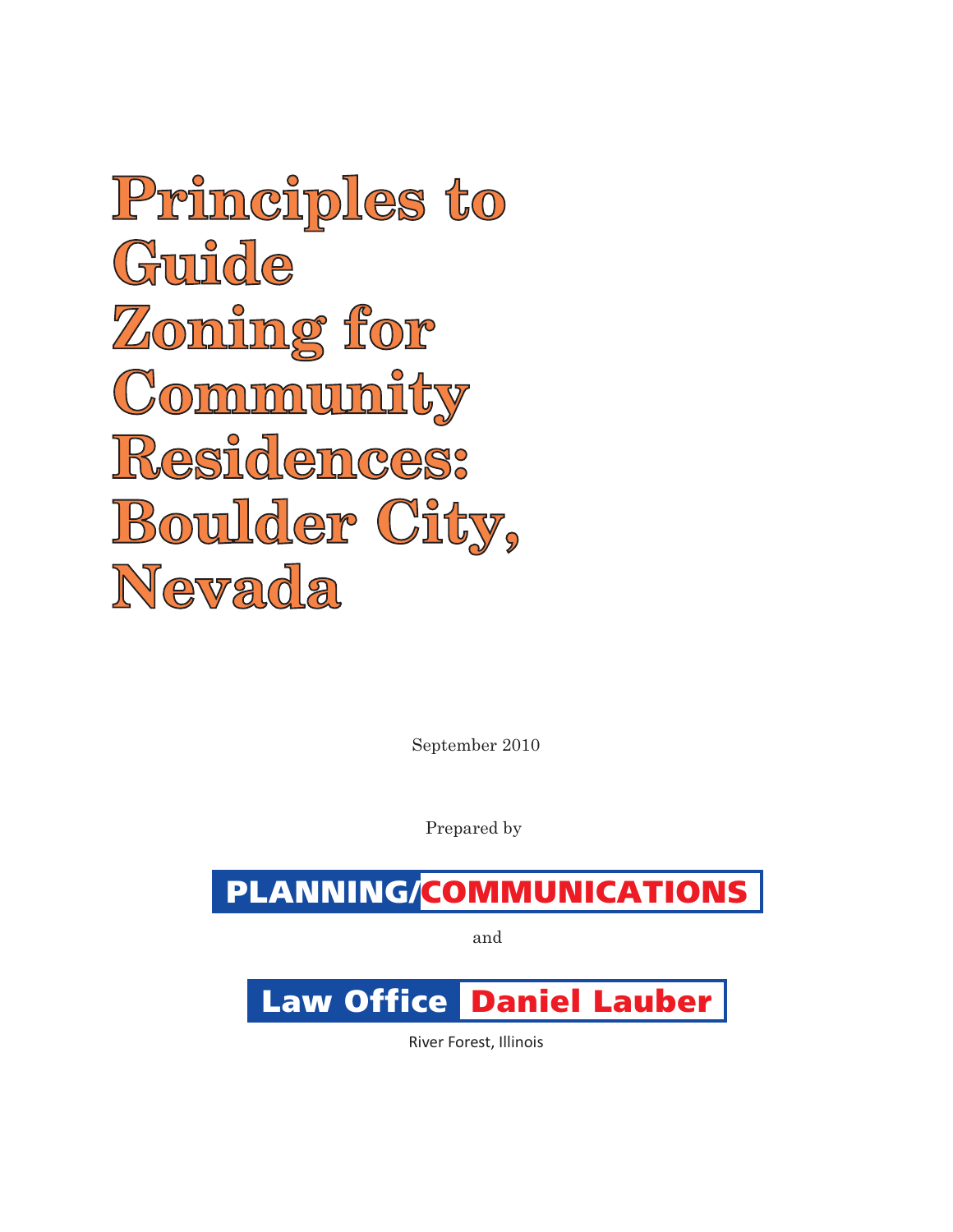### Boulder City, Nevada

### **Community Development Department**

Brok Armantrout, Director

Susan Danielewicz, City Planner

# PLANNING/COMMUNICATIONS

and

# Law Office Daniel Lauber

Planner/Attorney: Daniel Lauber, AICP — principal author

Website: http://planningcommunications.com http://www.lauberlaw.net Email: info@planningcommunications.com

River Forest, Illinois

Cite this report as:

Planning/Communications, *Principles to Guide Zoning for Community Residences: Boulder City, Nevada* (River Forest, IL: 2010)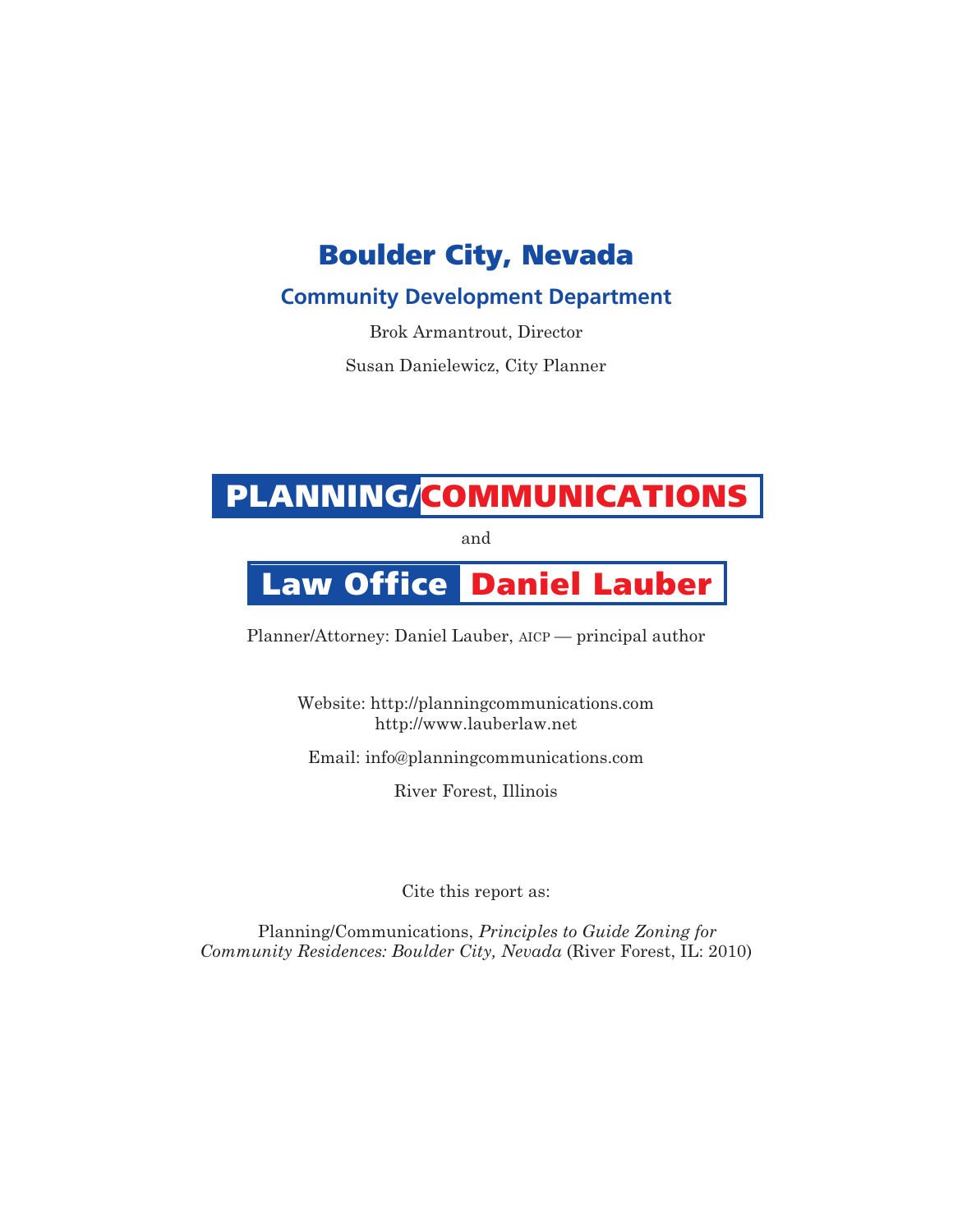## **Introduction**

This report explains the rationale for the proposed text amendments to Title 11, "Zoning and Subdivisions," of Boulder City's city code. The purpose of these amendments is to make the reasonable accommodations for community residences for people with disabilities that are necessary to bring the city's zoning into compliance with national law and sound zoning practices. The recommended zoning approach is based upon a careful review of:

- $\blacklozenge$  The functions and needs of community residences and the people with disabilities who live in them
- $\bullet$ Sound city planning and zoning principles and policies
- $\blacklozenge$  The Fair Housing Amendments Act of 1988 (FHAA) and amended Title VIII of the Civil Rights Act of 1968, 42 U.S.C. Sections 3601–3619 (1982)
- $\blacklozenge$  Report No. 100–711 of the House Judiciary Committee interpreting the FHAA amendments
- $\blacklozenge$  The HUD regulations implementing the amendments, 24 C.F.R. Sections 100–121 (January 23, 1989)
- $\blacklozenge$  Existing Nevada state law regarding community residences, particularly NRS 278.02386 (formerly 278.021), NRS 449.008, NRS 449.009, NRS 449.0105, NRS 449.0115, and NRS 449.017
- $\blacklozenge$  Case law interpreting the 1988 Fair Housing Act amendments relative to community residences for people with disabilities including decisions and settlements involving Clark County
- $\blacklozenge$  The existing provisions of Title 11, "Zoning and Subdivisions" of Boulder City's code
- $\blacklozenge$  The goals, objectives, and policies of the *Boulder City Master Plan,* 2003, updated 2009

## **Community Residences**

Community residences are crucial to achieving the adopted goals of the State of Nevada and the United States of America to enable people with disabilities to live as normal life as possible in the least restrictive living environment. We have made great strides from the days when people with disabilities were warehoused in inappropriate and excessively restrictive institutions, out of sight and out of mind.

People with substantial disabilities often need a living arrangement where they receive staff support to engage in the everyday life activities most of us take for granted. These sorts of living arrangements fall under the broad phrase "community residence" — a term that reflects their *residential nature* rather than the institutional nature of a nursing home or hospital. Their primary use is as a residence or a home like yours and mine, not a treatment center nor an institution.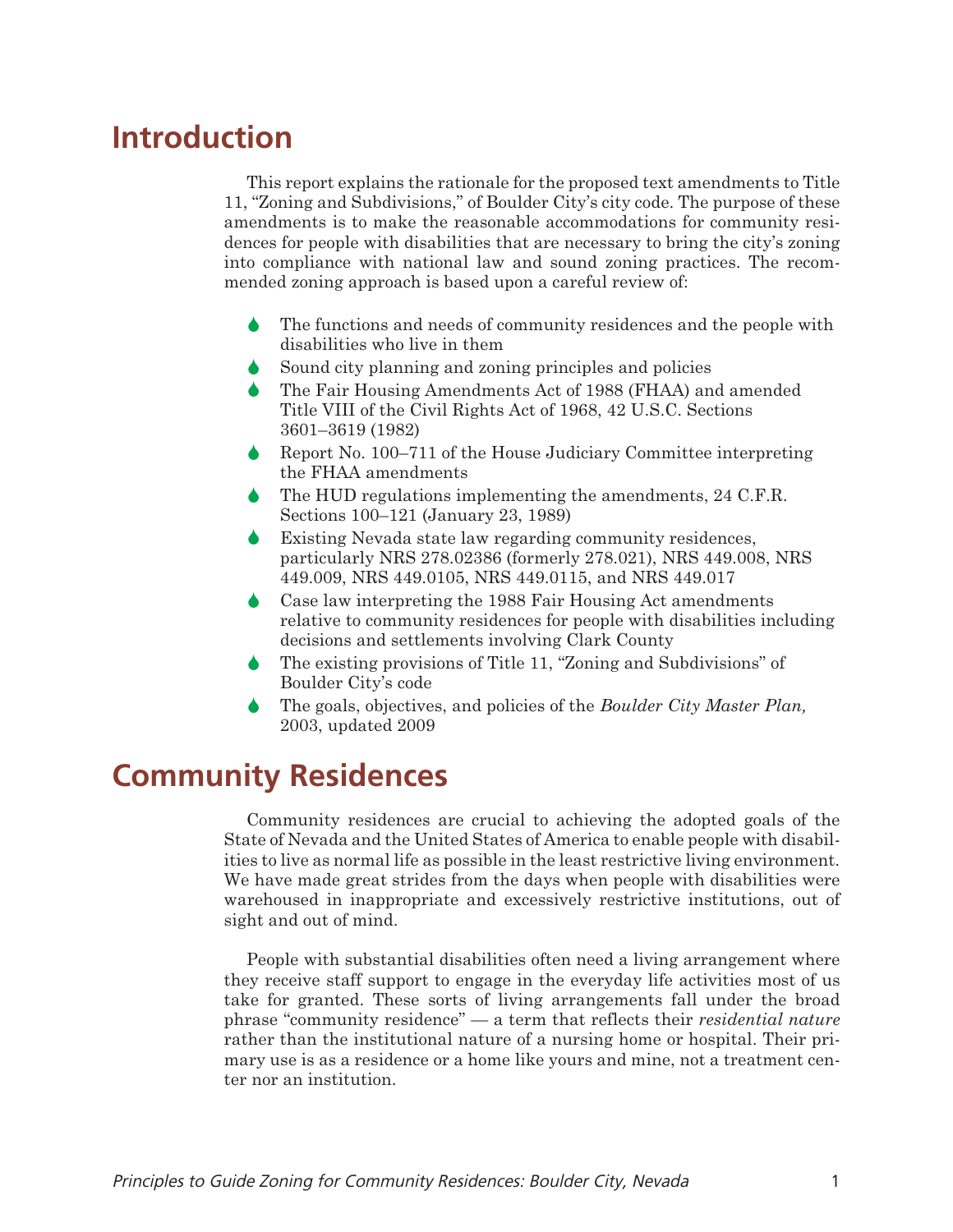One of the essential elements of community residences is that they seek to emulate a family. The staff (or in the case of a recovery community, the officers) function as parents, doing the same things our parents did for us and we do for our children. The residents with disabilities are in the role of the siblings, being taught or retaught the same life skills and social behaviors our parents taught us and we try to teach our children.

Community residences seek to achieve "normalization" of their residents and incorporate them into the social fabric of the surrounding community. They are operated under the auspices of a legal entity such as a non–profit association, for–profit private care provider, or a government entity.

It is important to note that the definition of "family" in Boulder City's zoning code allows up to five unrelated persons to live together as a single housekeeping unit.<sup>1</sup> Any group of as many as five unrelated individuals can live together as of right, namely as a permitted use in all zoning districts that allow any kind of residential use. Consequently, any community residence with no more than five unrelated residents is allowed as a permitted use in residential districts. Placing any additional zoning requirements on them would be discriminatory on their face. This report focuses on community residences that exceed this cap of five unrelated individuals.

However, the vast majority of all community residences for people with disabilities house more than five unrelated people for both therapeutic and financial reasons. The specific number of residents usually depends on the type of disability the folks living in the community residence have.2 Like other cities across the nation, Boulder City needs to adjust its zoning to enable community residences for people with disabilities to locate in residential zoning districts.

**Since 1989, the nation's Fair Housing Act has required all cities, counties, and states to make a "reasonable accommodation" in their zoning when the number of residents is greater than the local cap on the number of unrelated people who can live together so that community residences for people with disabilities can locate in all residential zoning districts.**

When President Reagan signed the Fair Housing Amendments Act of 1988 (FHAA), he added people with disabilities to the classes protected by the nation's Fair Housing Act (FHA). The 1988 amendments recognized that many people with disabilities need a community residence (group home, halfway

<sup>1</sup> The U.S. Supreme Court sanctioned this type of restriction in *Village of Belle Terre v. Borass,* 416 U.S. 1 (1974) and later modfied its ruling in *Moore v.City of East Cleveland, Ohio*, 431 U.S. 494 (1977).

<sup>2</sup> While the trend for people with developmental disabilities is toward smaller group home households, valid therapeutic and financial reasons lead to community residences for people with mental illness or people in recovery from drug and/or alcohol addiction to typically house eight to 12 residents. However, a community residence must comply with minimum floor area requirements like any other residence. If the local building code would allow only eight people in a house, then that's the maximum number of people who can live in that house when it's a community residence for people with disabilities.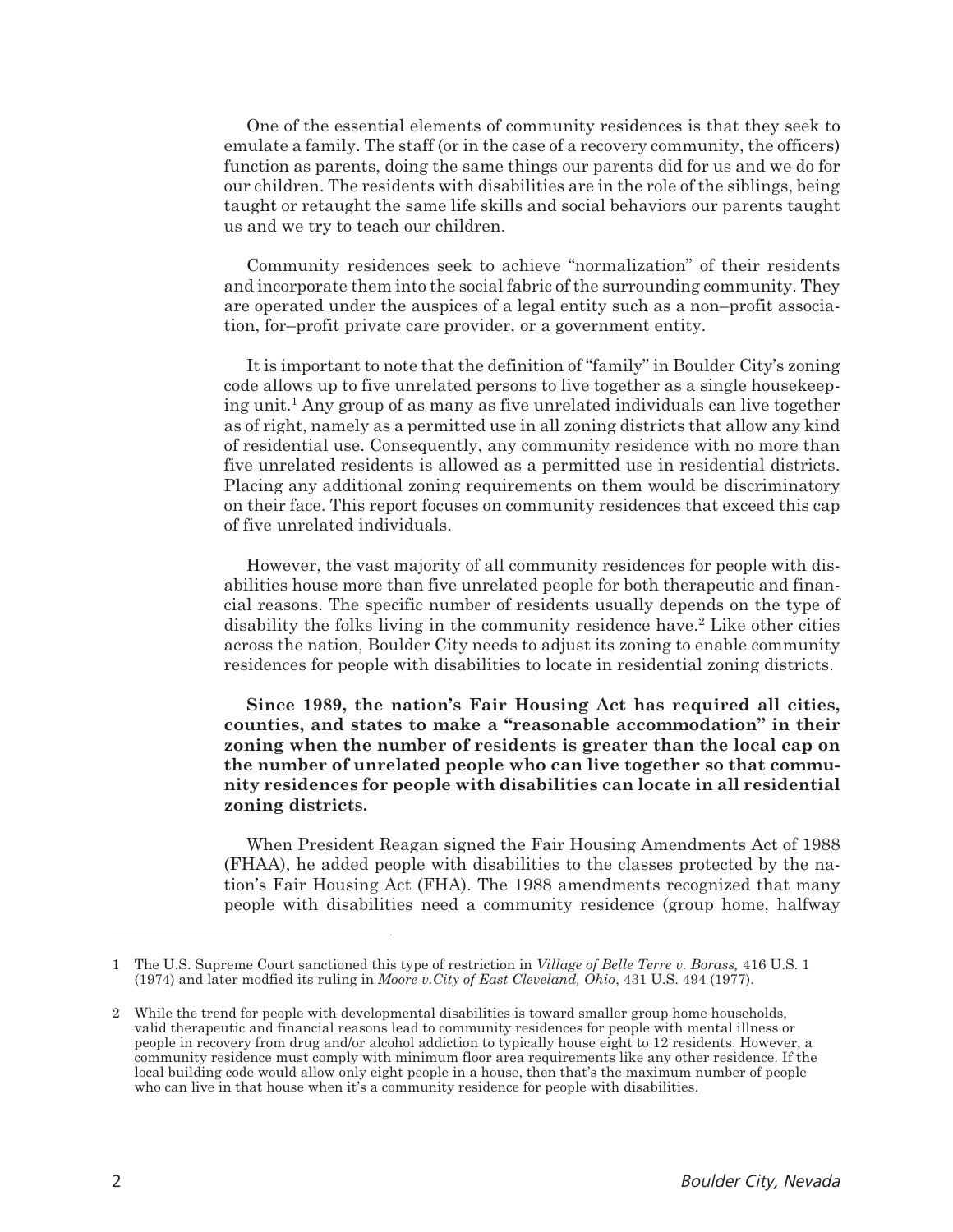house, recovery community) in order to live in the community in a family–like environment rather than being forced into an inappropriate institution.

Consequently, the act requires all cities, counties, and states to allow for community residences (group homes, recovery homes, and halfway houses) for people with disabilities by making some exceptions in their zoning ordinance provisions that, for example, may limit how many unrelated people can live together in a dwelling unit or even prohibit unrelated individuals from living together.

*People without disabilities and people with disabilities who pose "a direct threat to the health or safety of others" are not covered by the 1988 amendments to the Fair Housing Act. Therefore, cities do not have to make the same zoning allowances for them as they do for people with disabilities who do not pose "a direct threat to the health or safety of others" such as prison pre–parolees.* The zoning amendments that will go before the Planning Commission and City Council will not permit halfway houses for people who fall into these dangerous categories.

The FHAA's legislative history states that:

"The Act is intended to prohibit the application of special requirements through land–use regulations, restrictive covenants, and conditional or special use permits that have the effect of limiting the ability of such individuals to live in the residence of their choice with in the community."3

While many advocates for people with disabilities suggest that the FHAA prohibits all zoning regulation of community residences, the FHAA's legislative history suggests otherwise:

> "Another method of making housing unavailable has been the application or enforcement of otherwise neutral rules and regulations on health, safety, and land–use in a manner which discriminates against people with disabilities. Such discrimination often results from false or overprotective assumptions about the needs of handicapped people, as well as unfounded fears of difficulties about the problems that their tenancies may pose. These and similar practices would be prohibited."4

Many states, counties, and cities across the nation continue to base their zoning regulations for community residences on these "unfounded fears." The 1988 amendments require all levels of government to make a *reasonable accommodation* in their zoning rules and regulations to enable community resi-

4 Ibid.

<sup>3</sup> H.R. Report No. 711, 100th Cong., 2d Sess. 311 (1988), reprinted in 1988 U.S.C.C.A.N. 2173.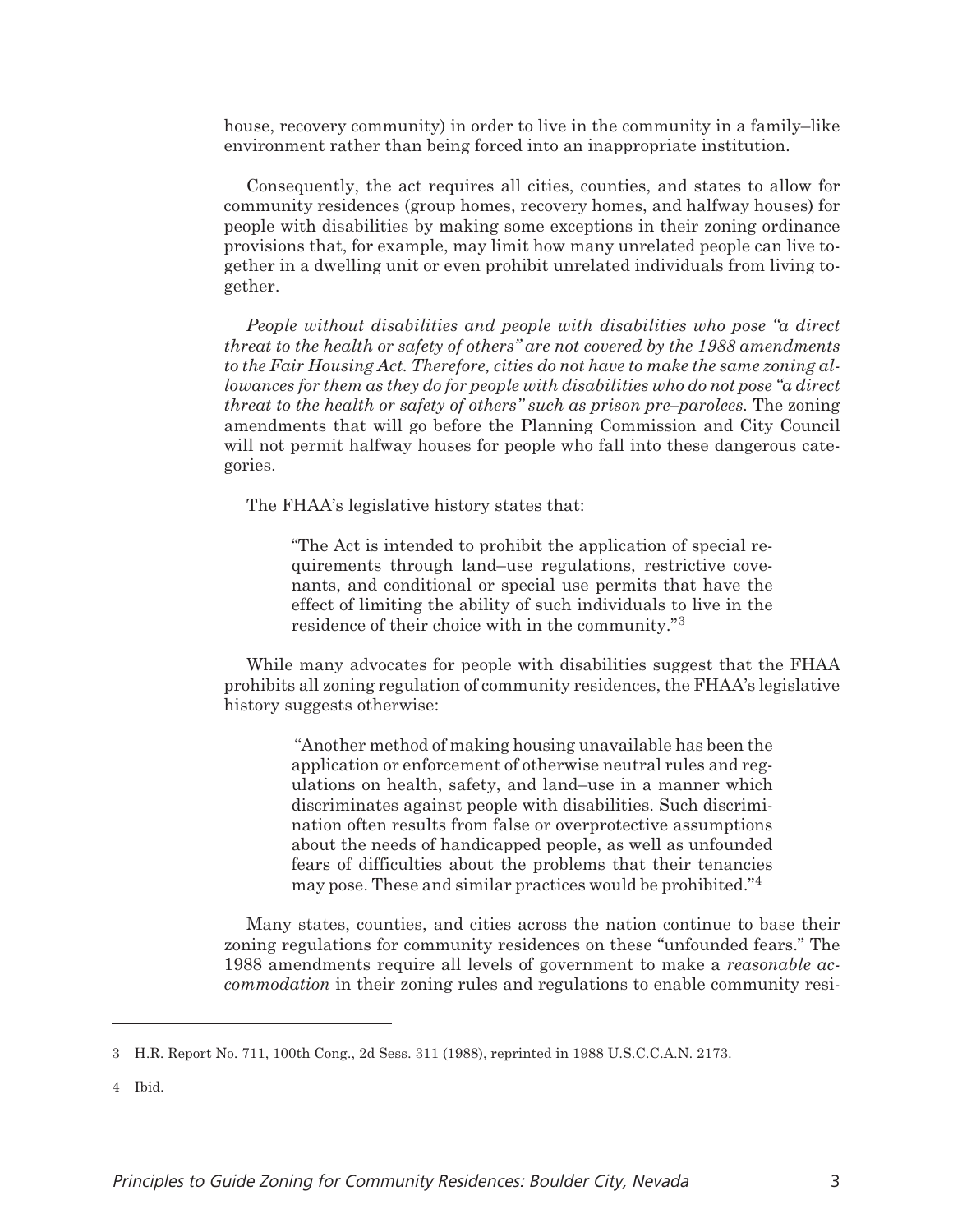dences for people with disabilities to locate in the same residential districts as any other residential use.<sup>5</sup>

It is well settled that for zoning purposes, a community residence is a residential use, not a business use. The Fair Housing Amendments Act of 1988 specifically invalidates restrictive covenants that would exclude community residences from a residential district. The Fair Housing Act renders these restrictive covenants unenforceable against community residences for people with disabilities.<sup>6</sup>

### **Type of community residences**

Within the broad category of community residences are two types of living arrangements that warrant slightly different zoning treatments tailored to their specific characteristics:

- $\blacklozenge$  **Family community residences** which include such uses commonly known as group homes and recovery communities, and
- $\blacklozenge$  **Transitional community residences** which include such uses commonly known as halfway houses

#### **Family Community Residences**

A *family community residence* offers a relatively permanent living arrangement for people with disabilities that emulates a family. They are usually operated under the auspices of an association, corporation, or other legal entity, or their parents or individual legal guardians. Some, like recovery communities for people in recovery from alcohol and/or drug addiction, are self–governing.

Residence, not treatment, is the home's primary function. *There is no limit to how long a resident can live in a family community residence. Tenancy is measured in years, not months.* Family community residences are most often used to house people with developmental disabilities (mental retardation, autism, etc.), mental illness, physical disabilities including the frail elderly, and individuals in recovery from addiction to alcohol or drugs (legal or illegal) who are not currently "using." These recovery communities are often the only house on a block that is completely free of alcohol use and illegal drugs.

Family community residences are often called *group homes* and, in the case of people with alcohol or drug addictions, *recovery communities*. Their key distinction from *transitional community residences* is that people with disabilities can live in a family community residence for years, not months or weeks. In a nation where the typical household lives in its home for five to seven years,

<sup>5 42</sup> U.S.C. §3604(f)(B) (1988).

<sup>6</sup> H.R. Report No. 711, 100th Cong., 2d Sess. 311 (1988), reprinted in 1988 U.S.C.C.A.N. 2173, 2184.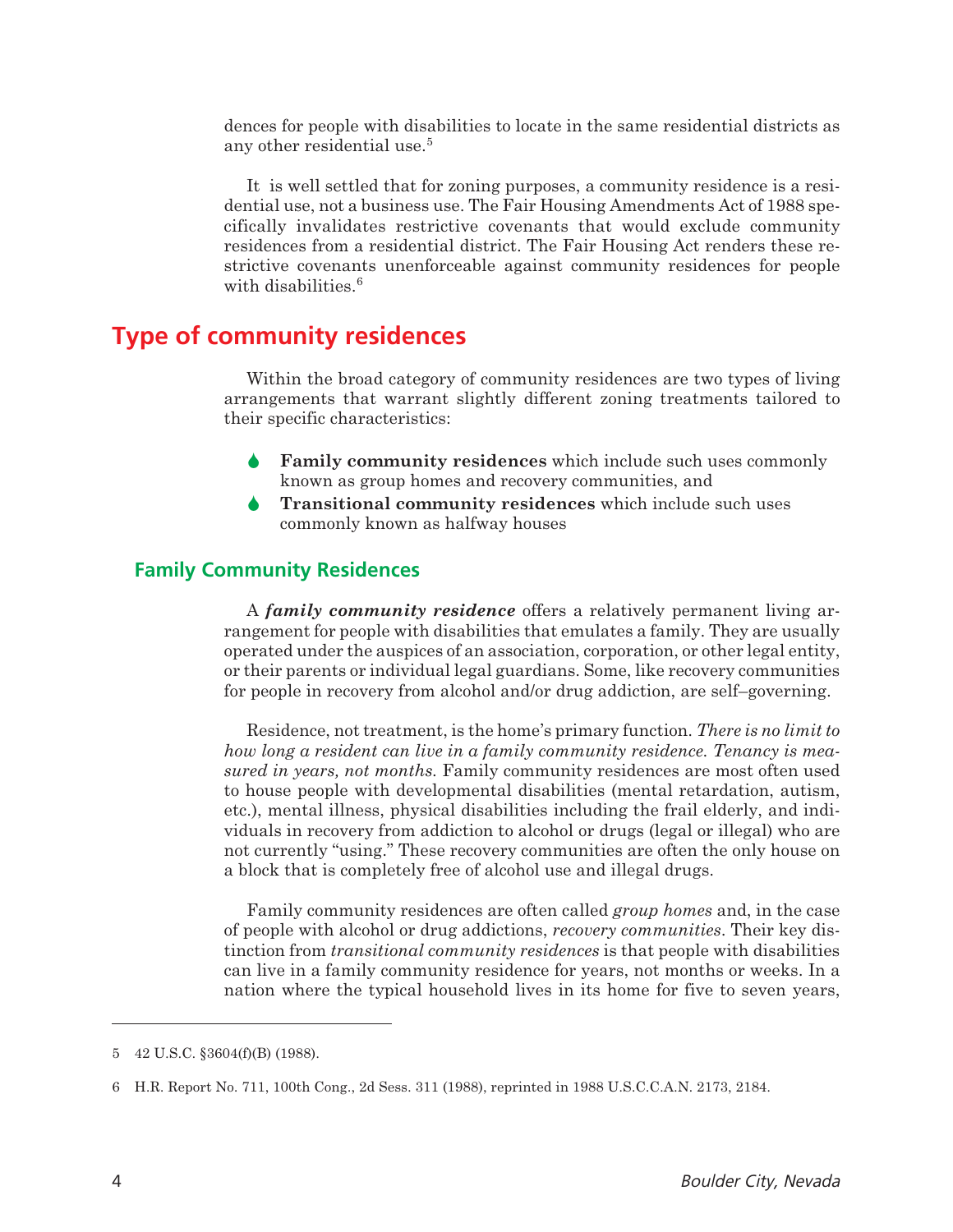these are long–term, relatively permanent residences. There is no limit on how long someone can dwell in a family community residence as long as they obey the rules and do not constitute a danger to others or themselves.

To be successful, a community residence must be located in a conventional residential neighborhood so that normalization can take place. The underlying rationale for a community residence is that by placing people with disabilities in as "normal" a living environment as possible, they will be able to develop to their full capacities as individuals and citizens. The atmosphere and aim of a community residence is very much the opposite of an institution.

The family community residence emulates a family in most every way. The activities in a family community residence are essentially the same as those in a dwelling occupied by a biologically–related family. Essential life skills are taught, just like we teach our children. Most family community residences provide "habilitative" services for their residents to enable them to develop their life skills to their full capacity. *Habilitation* involves learning life skills for the first time as opposed to *rehabilitation* which involves relearning life skills.

While recovery communities are like group homes in most respects, they tend to engage more in rehabilitation where residents relearn the essential life skills we tend to take for granted, although for some very long–term alcoholics or drug addicts in recovery, they may be learning some of these life skills for the first time. Recovery communities are often referred to as *three–quarter houses* because they are more family–like and permanent than the better known *halfway house* which falls under the *transitional community residence* category. The residents periodically elect officers who act in the parental role while the other residents are in the role of siblings. In a group home, staff functions in the parental role.

Interaction between the people who live in a family community residence is essential to achieving normalization. The relationship of a community residence's inhabitants is much closer than the sort of casual acquaintances that occur between the residents of a boarding or lodging house where interaction between residents is merely incidental. In both family and transitional community residences, the residents share household chores and duties, learn from each other, and provide one another with emotional support — family–like relationships not essential for nor present in lodging houses, boarding houses, fraternities, sororities, nursing homes, or other institutional uses.

As the courts have consistently concluded, community residences foster the same family values that even the most restrictive residential zoning districts promote. Family community residences comply with the purpose statements for each of Boulder City's residential districts.7 Even before passage of the 1988 amendments to the Fair Housing Act, most courts concluded that family com-

<sup>7</sup> See §11–3–2, §11–4–2, §11–5–2, §11–6–2, §11–7–2, and §11–37–2.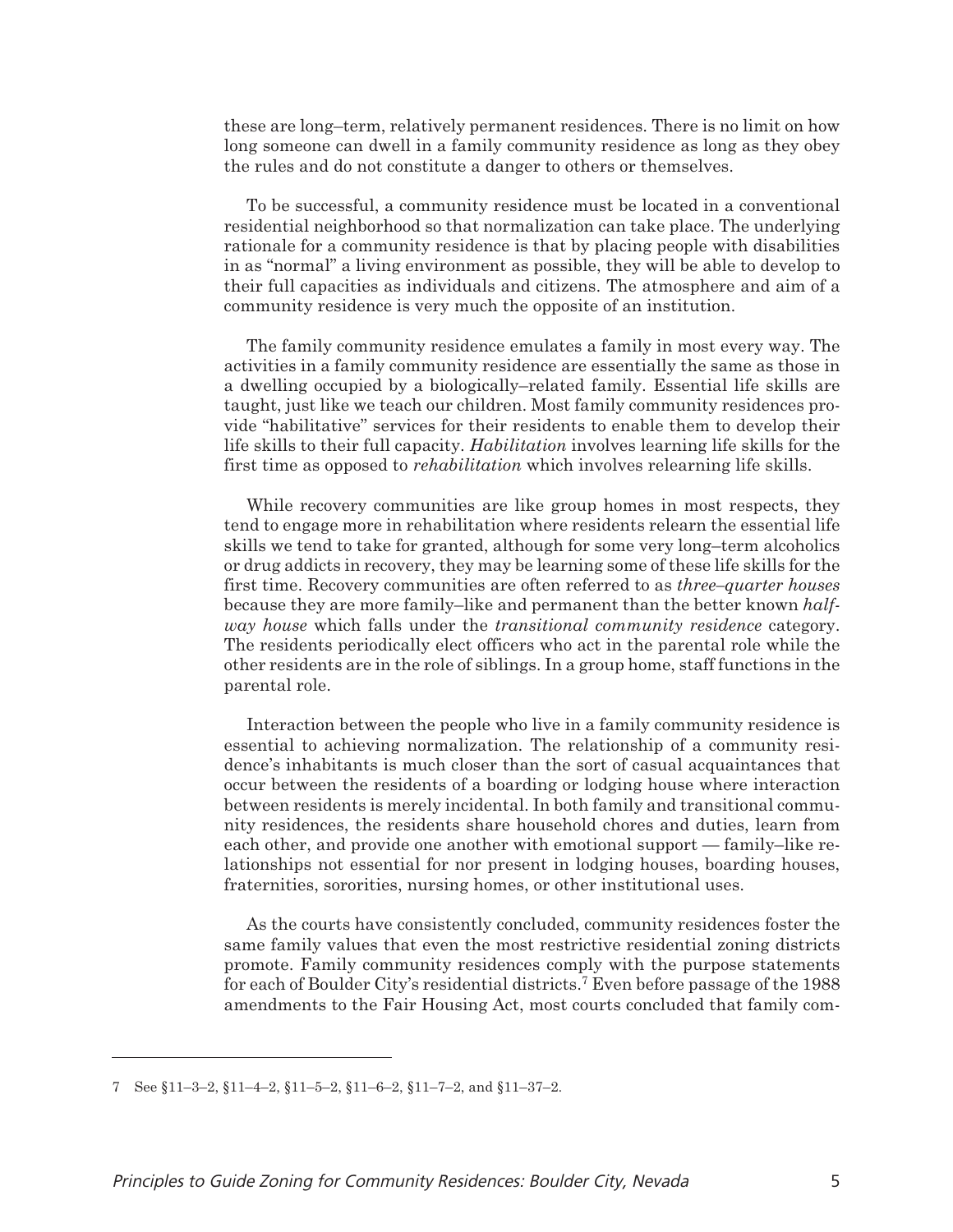munity residences for people with disabilities should be allowed as of right in all residential zones.

#### **Transitional Community Residences**

In contrast to the group homes and recovery communities that fall in the category of family community residences, *transitional community residences* such as halfway houses are a comparatively temporary living arrangement that is not quite as family–like as a group home or recovery community. Residency is measured in weeks or months, not years. Nearly all halfway houses impose a limit on how long someone can live there.

A halfway house offers a temporary living opportunity in the community for individuals who need supportive living while they prepare to reenter society and live on their own or with their family. The residents need to relearn life skills they may have lost — halfway houses offer rehabilitative services rather than habilitation. Like all community residences, a halfway house is operated by some legal entity such as a non–profit association, a for–profit company, or a government agency. Typical of the people with disabilities who need a halfway house are people with mental illness who leave an institution and need only a short stay in a community residence before moving to a less restrictive living environment. Similarly, people recovering from addictions to alcohol or drugs move to a halfway house following detoxification in an institution until they are capable of living in a recovery community or other less restrictive environment.

Halfway houses are also used for prison pre–parolees. However, such individuals are not, as a class, people with disabilities. Zoning can be more restrictive of halfway houses for them since they are not covered by the Fair Housing Act. Consequently the proposed zoning amendments do *not* change Boulder City's exclusion of halfway houses for prison pre–parolees. The zoning amendments will make it

#### **"Direct threat" exclusion**

Individuals with disabilities who "constitute a direct threat to the health or safety of others" are not covered by the Fair Housing Amendments Act of 1988. 42 U.S.C. § 3602(f)(9) (1988). Consequently, licensing rules that prohibit such individuals from living in community residences are legal.

clear that halfway houses for prison pre–parolees or as an alternative to jail are not permitted in Boulder City.

Halfway houses are residential uses that must locate in residential neighborhoods if they are to succeed. But since they do not emulate a family as closely as a group home or recovery community does, and the length of tenancy is relatively temporary, it is likely that a jurisdiction can require a conditional use permit for halfway houses in single–family districts while allowing them as a permitted use in multiple family districts subject to the two requisite conditions explained later in this report. *However, it is important to remember that a conditional use permit cannot be denied on the basis of neighborhood opposition rooted in unfounded myths and misconceptions about the residents of a proposed halfway house.*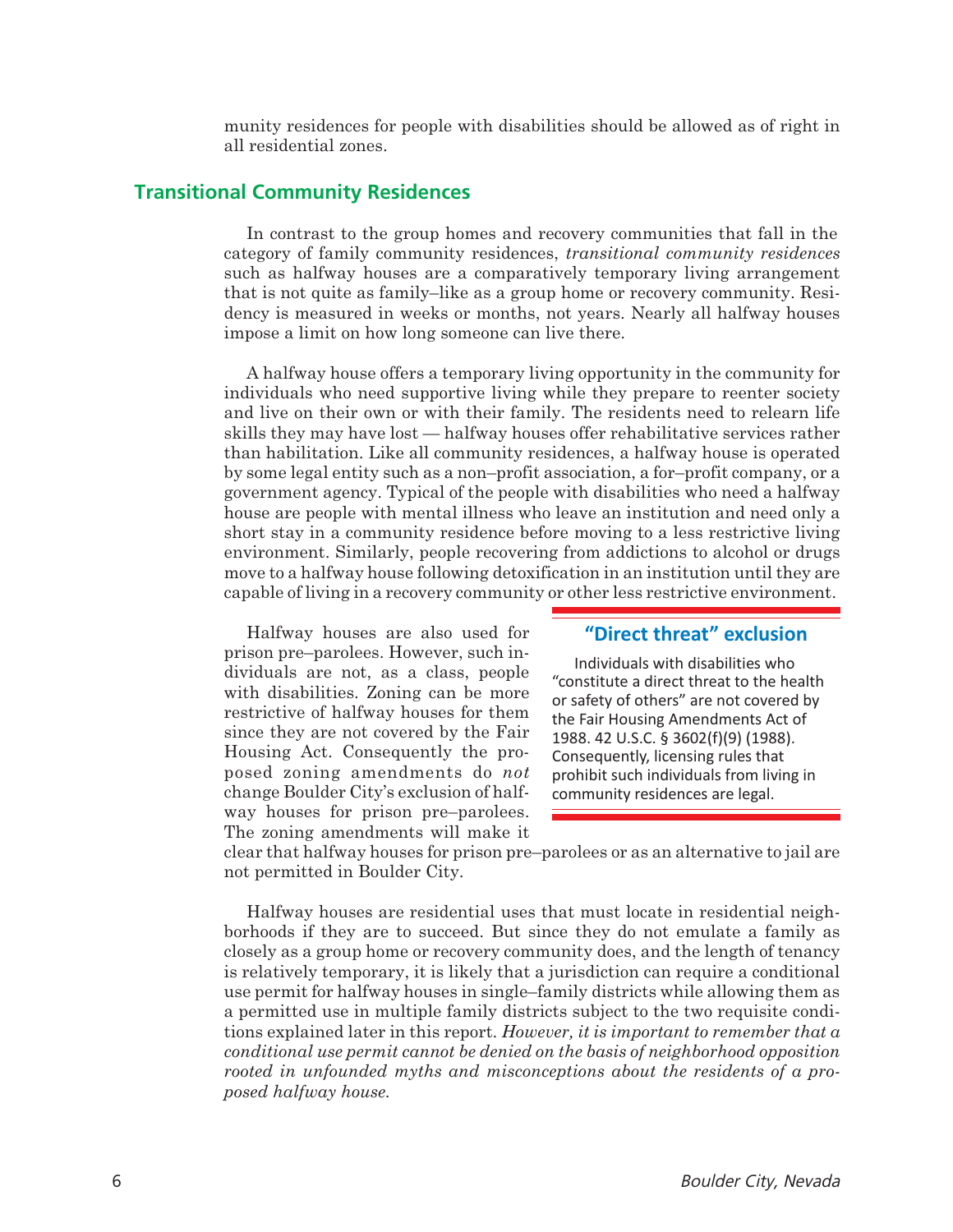## **Rational Foundations for Regulating Community Residences**

No small land use has been studied as much as community residences. To understand the rationale for the guidelines for regulating community residences that are suggested in this document, it is vital to review what is known about community residences related to their appropriate location, number of residents needed to succeed both therapeutically and financially, means of protecting their vulnerable populations from mistreatment or neglect as well as excluding dangerous individuals from living in them, and their impacts, if any, on the surrounding community.

**Relative location of community residences.** For over 35 years, researchers have found that some community residence operators will locate their community residences close to other community residences, especially when zoning does not allow community residences for people with disabilities as of right in all residential districts. They tend to be clustered in a community's lower cost or older neighborhoods and in areas around colleges.8 In the course of preparing the *Clark County, Nevada Analysis of Impediments to Fair Housing Choice 2010,* Planning/Communications found numerous instances where community residences were clustered on a block or in a small neighborhood. In every jurisdiction for which Planning/Communications has conducted an Analysis of Impediments, it has found clustering of community residences in those cities that do *not* require a spacing distance between community residences that are allowed as of right.

**Why clustering is detrimental.** Placing community residences too close to each other can easily hinder their ability to achieve normalization for their residents and create a *de facto* social service district. In today's society, people tend to get to know nearby neighbors on their block within a few doors of their home (unless they have children together in school or engage in walking, jogging, or other neighborhood activities). Neighbors that close to a community residence serve as role models to the community residence dwellers.

For normalization to occur, it is essential that community residence residents have such so–called "able–bodied" neighbors as role models. But if another community residence is opened very close to an existing group home such as next door or within a few doors of it — the residents of the new home may replace the "able–bodied" role models with other people with disabilities

<sup>8</sup> See General Accounting Office, *Analysis of Zoning and Other Problems Affecting the Establishment of Group Homes for the Mentally Disabled* (August 17, 1983) which found that 36.2 percent of the group homes for people with developmental disabilities surveyed were located within two blocks of another community residence or an institutional use. At 19. Also see D. Lauber and F. Bangs, Jr., *Zoning for Family and Group Care Facilities,*American Society of Planning Officials Planning Advisory Service Report No. 300 (1974) at 14; and *Family Style of St. Paul, Inc., v. City of St. Paul,* 923 F.2d 91 (8th Cir. 1991) where 21 group homes that housed 130 people with mental illness were established on just two blocks.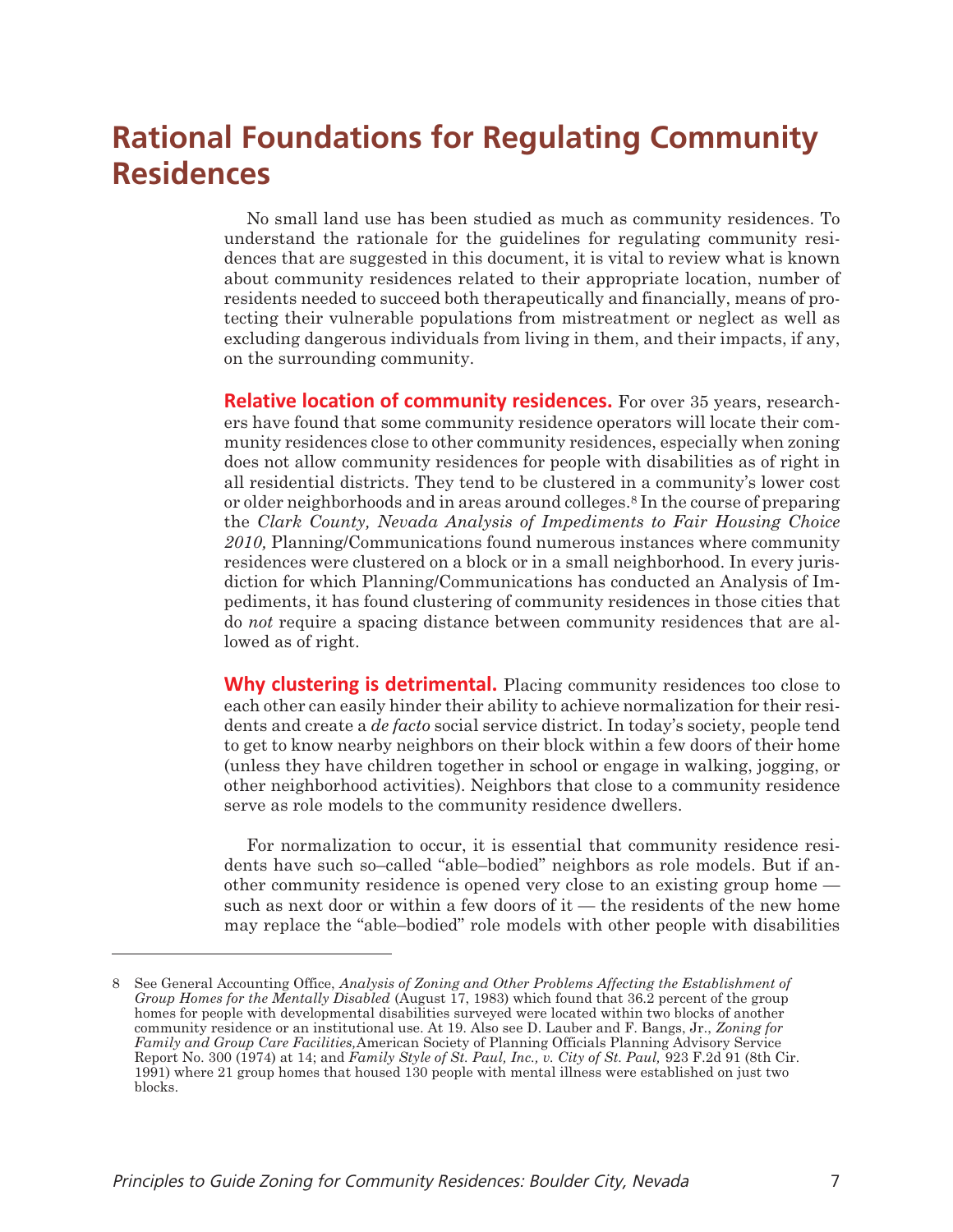and quite possibly hamper the normalization efforts of the existing community residence. Clustering three or more community residences on the same block not only undermines normalization but could inadvertently create a *de facto* social service district and alter the residential character of the neighborhood. All the evidence recorded to date shows that one or two community residences for people with disabilities on a block do *not* alter the residential character of a neighborhood.9

As long as community residences are not clustered on the same block (the idea is to assure there are at least several lots between community residences on a linear block) they will not generate these adverse impacts. Consequently, it is reasonable to require a spacing distance between community residences allowed as of right that keeps them about 600–660 feet apart in terms of actual walking distance.<sup>10</sup>

If the operator of a proposed community residence wishes to locate it within the spacing distance, then the heightened scrutiny of a conditional use permit is warranted. The conditional use permit process allows the city to evaluate the cumulative effect of locating so close to an existing community residence and whether the proposed community residence would interfere with normalization at the existing community residence or affect the character of the neighborhood. For example, if there is a geographic feature such as a freeway, drainage channel, or hill between the proposed and existing community residences that acts as a barrier between the two, it is unlikely that allowing the proposed community residence would interfere with normalization or alter the community's character — and the conditional use permit should be granted.

To avoid any ambiguity, when a community residence is proposed, this spacing distance is measured from the front door of the closest community residence along the public or private rights of way. The idea is to measure the actual distance people would have to travel to go from one community residence to another, as opposed to measuring as the crow flies. Therefore, it is necessary for the operator of every proposed community residence to complete the Zoning Compliance Application form that is recommended for Boulder City to use so the city can measure spacing distances from existing community residences. The city should also establish a database and map of the locations of all existing community residences so it can apply the spacing distance to any proposed

<sup>9</sup> See General Accounting Office, *Analysis of Zoning and Other Problems Affecting the Establishment of Group Homes for the Mentally Disabled* 27 (August 17, 1983).

<sup>10</sup> Some cities and counties establish a different spacing distance between community residences allowed as of right based on the density of the zoning district. The denser the district, the shorter the spacing distance. See Peter Natarelli, *Zoning for a New Kind of Family* 17 (Westchester County Department of Planning, Occasional Paper 5, 1976) where spacing distances vary by the number of persons per square mile. Also see *An Ordinance Amending Title 6 of the Village of Lincolnshire Village Code (Community Residential Homes),* Ordinance No. 90–1182–66, adopted December 10, 1990, Lincolnshire, Illinois, which established spacing distances ranging from 500 to 1,500 feet between community residences depending on the zoning district. Probably due to the complexity involved, very few jurisdictions establish different spacing distances in different zoning districts. Most use the same spacing distance throughout the city or county.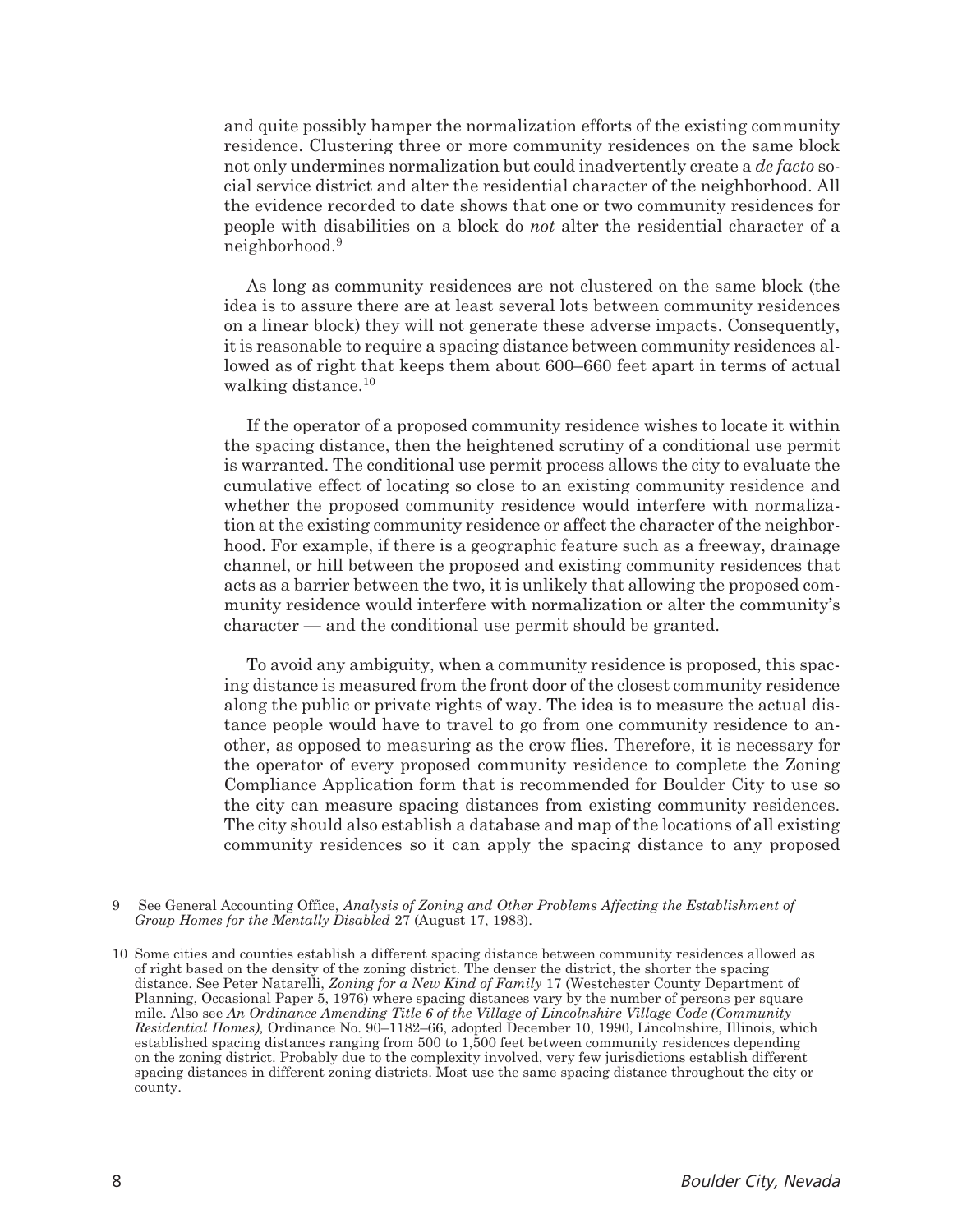community residence.

**The technical explanation.** Normalization and community integration require that persons with disabilities severe enough to require a supportive living arrangement like a community residence be absorbed into the neighborhood's social structure. Generally speaking, the existing social structure of a neighborhood can accommodate no more than one or two community residences on a single block. Neighborhoods seem to have a limited absorption capacity for service–dependent people that should not be exceeded.11

Social scientists note that this capacity level exists, but an absolute, precise level cannot be identified. Writing about service–dependent populations in general, Jennifer Wolch notes, "At some level of concentration, a community may become saturated by services and populations and evolve into a service–dependent ghetto."12

According to one leading planning study, "While it is difficult to precisely identify or explain, 'saturation' is the point at which a community's existing social structure is unable to properly support additional residential care facilities [community residence]. Overconcentration is not a constant but varies according to a community's population density, socio–economic level, quantity and quality of municipal services and other characteristics." There are no universally accepted criteria for determining how many community residences are appropriate for a given area.13

*This research strongly suggests that there is a legitimate government interest to assure that group homes do not cluster.* While the research on the impact of group homes makes it abundantly clear that two group homes separated by at least several other houses on a block produce no negative impacts, there is very credible concern that group homes located more closely together on the same block could generate adverse impacts on both the surrounding neighborhood and on the ability of the group homes to facilitate the normalization of their residents, which is, after all, their raison d'être.

**Maximum number of residents.** The majority view of the courts, both before and after enactment of the Fair Housing Amendments Act of 1988, is that community residences constitute a functional family and that zoning should treat the occupants of a community residence as a "family." Still, the U.S. Supreme Court has ruled that a jurisdiction can establish a cap on the number of

<sup>11</sup> Kurt Wehbring, *Alternative Residential Facilities for the Mentally Retarded and Mentally Ill* 14 (no date) (mimeographed).

<sup>12</sup> Jennifer Wolch, "Residential Location of the Service–Dependent Poor," 70 *Annals of the Association of American Geographers,* at 330, 332 (Sept. 1982).

<sup>13</sup> S. Hettinger, *A Place They Call Home: Planning for Residential Care Facilities* 43 (Westchester County Department of Planning 1983). See also D. Lauber and F. Bangs, Jr., *Zoning for Family and Group Care Facilities* at 25.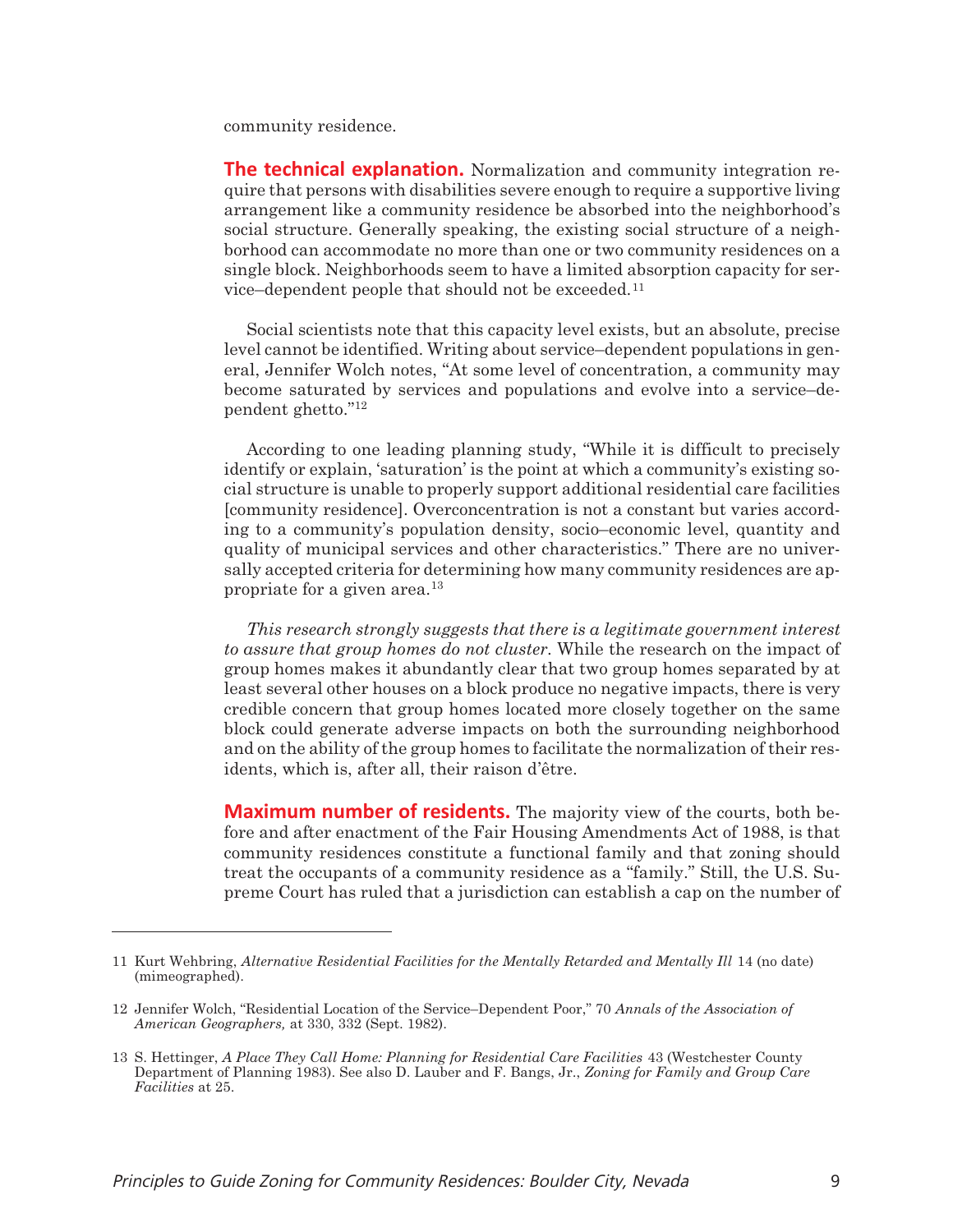unrelated persons who can occupy a dwelling unit.14 The Fair Housing Act requires jurisdictions to make a reasonable accommodation for community residences for people with disabilities by making exceptions to these caps.

In *Belle Terre*, the Court upheld this resort community's zoning definition of "family" that permitted no more than two unrelated persons to live together. It's hard to quarrel with the Court's concern that the specter of "boarding housing, fraternity houses, and the like" would pose a threat to establishing a "quiet place where yards are wide, people few, and motor vehicles restricted.… These are legitimate guidelines in a land–use project addressed to family needs.…"15 Unlike the six sociology students who rented a house during summer vacation in Belle Terre, Long Island, a community residence emulates a family, is not a home for transients, and is very much the antithesis of an institution. In fact, community residences for people with disabilities foster the same goals that zoning districts and the U.S. Supreme Court attribute to single–family zoning.

One of the first community residence court cases to distinguish *Belle Terre* clearly explained the difference between community residences and other group living arrangements like boarding houses. In *City of White Plains v. Ferraioli,*<sup>16</sup> New York's highest court refused to enforce the city's definition of "family" against a community residence for abandoned and neglected children. The city's definition limited occupancy of single–family dwellings to related individuals. The court found that it "is significant that the group home is structured as a single housekeeping unit and is, to all outward appearances, a relatively normal, stable, and permanent family unit.…" <sup>17</sup>

Moreover, the court found that:

"There would be none of the permanency of community that characterizes a residential neighborhood of private homes. Nor is it like the so–called 'commune' style of living. The group home is a permanent arrangement and akin to the traditional family, which also may be sundered by death, divorce, or emancipation of the young…. The purpose is to emulate the traditional family and not to introduce a different 'life style."<sup>18</sup>

The New York Court of Appeals explained that the group home does not conflict with the character of the single–family neighborhood that *Belle Terre*

<sup>14</sup> *Belle Terre v. Borass*, 416 U.S. 1 (1974).

<sup>15</sup> Id. at 7–9.

<sup>16 313</sup> N.E.2d 756 (N.Y. 1974).

<sup>17</sup> Id. at 758–759.

<sup>18</sup> Id. at 758 [citation omitted].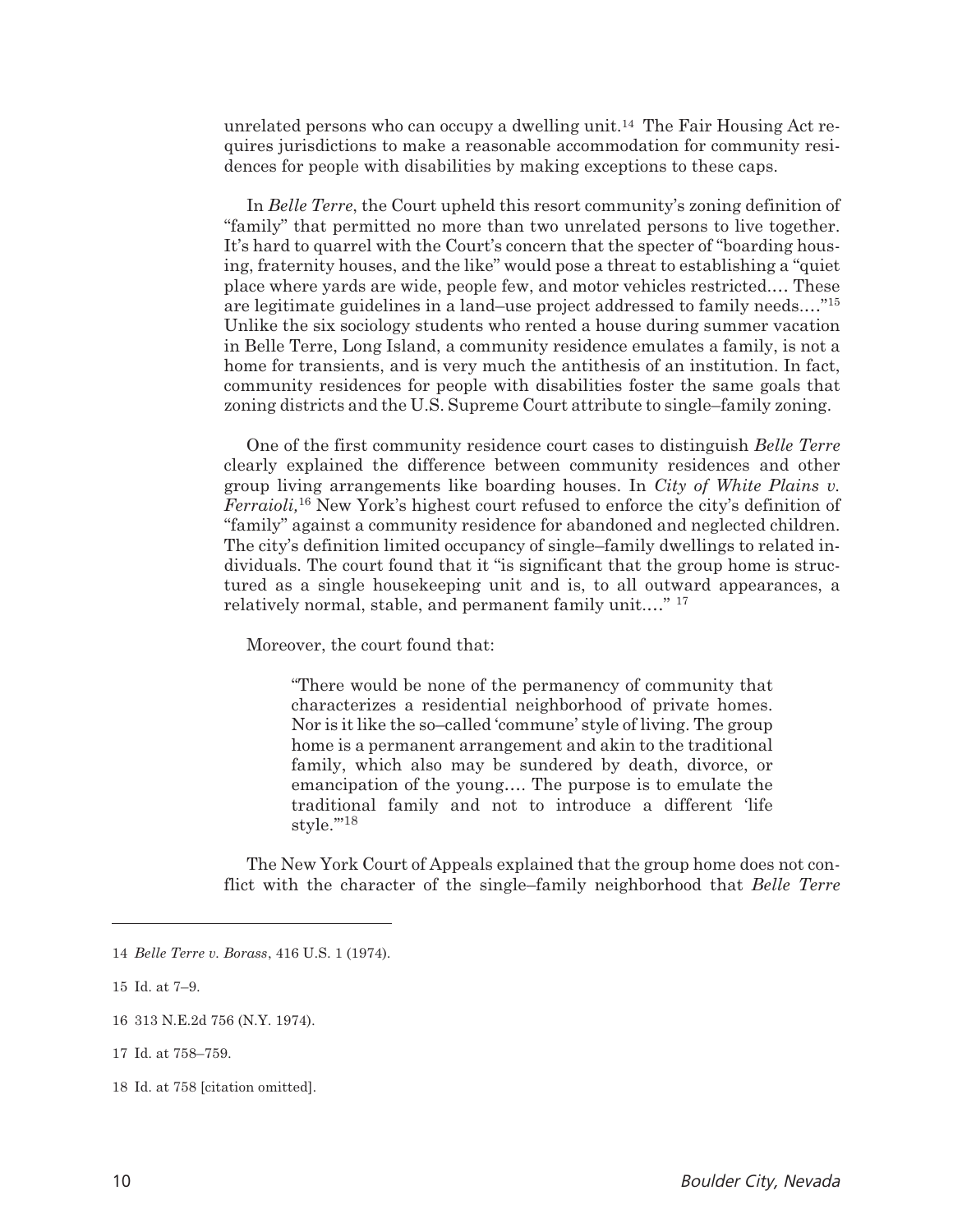sought to protect, "and, indeed, is deliberately designed to conform with it."<sup>19</sup>

In *Moore v. City of East Cleveland,*<sup>20</sup> Justice Stevens favorably cited White Plains in his concurring opinion. He specifically referred to the New York Court of Appeals' language:

> "Zoning is intended to control types of housing and living and not the genetic or intimate internal family relations of human beings. So long as the group home bears the generic character of a family unit as a relatively permanent household, and is not a framework for transients or transient living, it conforms to the purpose of the ordinance."21

Justice Stevens' focus on *White Plains* echoes the sentiments of New York Chief Justice Breitel who concluded that "the purpose of the group home is to be quite the contrary of an institution and to be a home like other homes."<sup>22</sup>

Since 1974, the vast majority of state and federal courts have followed the lead of *City of White Plains v. Ferraioli* and treated community residences as "functional families" that should be allowed in single–family zoning districts despite zoning ordinance definitions of "family" that place a cap on the number of unrelated residents in a dwelling unit. In a very real sense, the FHAA essentially codifies the majority judicial treatment of zoning ordinance definitions with "capped" definitions of "family."

Boulder City's zoning allows up to five unrelated individuals to occupy a dwelling unit. As noted earlier, any community residence that complies with that cap must be treated the same as any other "family" and no additional zoning requirements can be imposed. But any community residence that would house more than five unrelated individuals is entitled to a "reasonable accommodation" which is what this report proposes for Boulder City's zoning code. It is important to remember, however, that no matter what the cap a city's zoning code establishes, the number of residents in any type of residence is ultimately limited by the housing or building code that applies to all residential uses as discussed below.

The U.S. Supreme Court brought this point home in its 1995 decision in *Edmonds v. Oxford House.*<sup>23</sup> The Court ruled that housing codes that "ordinarily apply uniformly to all residents of all dwelling units … to protect health

19 Id.

21 Id.

<sup>20 431</sup> U.S. 494 (1977) at 517 n. 9.

<sup>22</sup> *City of White Plains v. Ferraioli,* 313 N.E. 2d at 758.

<sup>23 514</sup> U.S. 725, 115 S.Ct. 1776, 131 L.Ed.2d 801 (1995).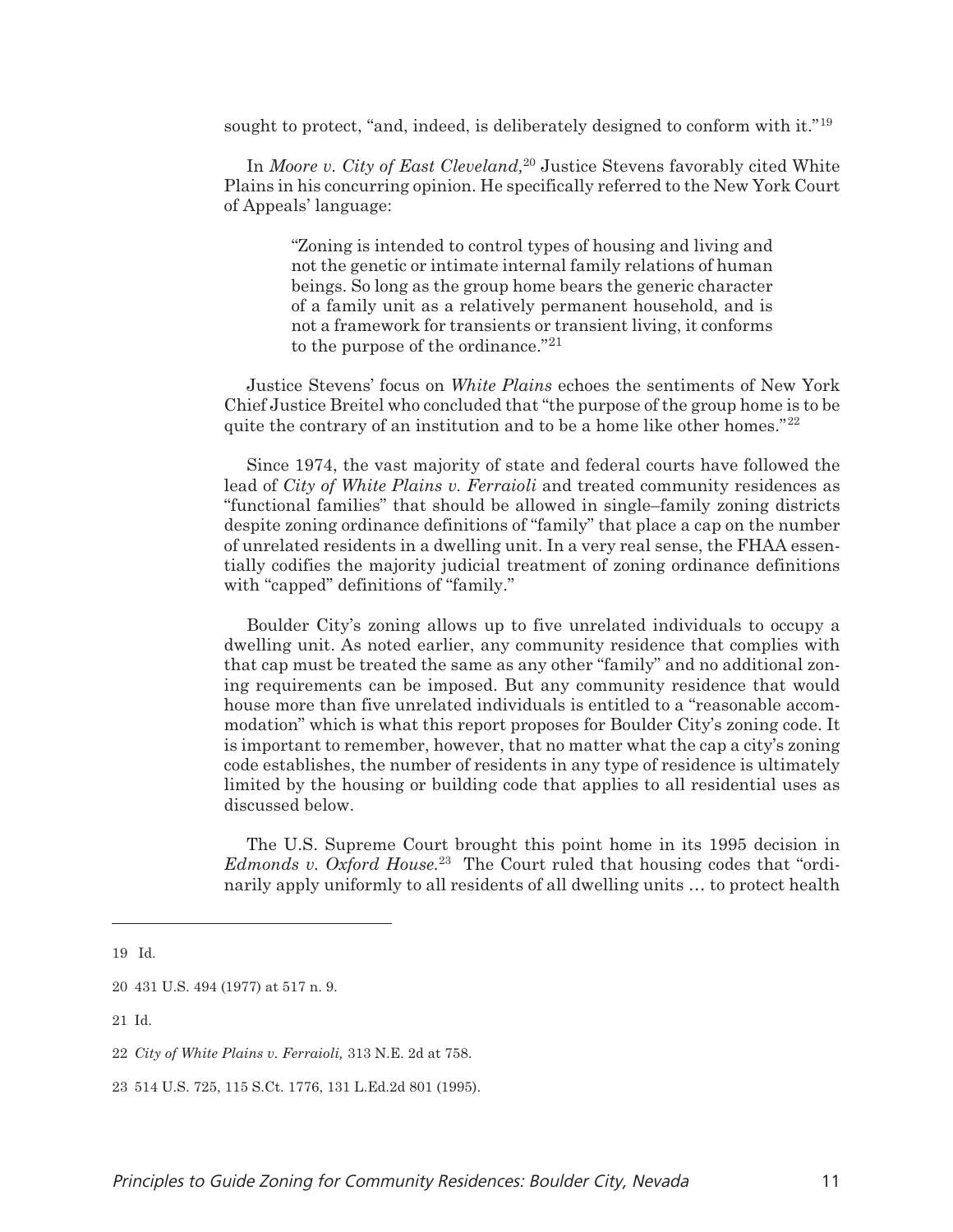and safety by preventing dwelling overcrowding" are legal.24 Zoning ordinance restrictions that focus on the "composition of households rather than on the total number of occupants living quarters can contain" are subject to the Fair Housing Act.25

**Protecting the residents and neighbors.** People with disabilities who live in community residences constitute a vulnerable population that needs protection from possible abuse and exploitation. Community residences for these vulnerable individuals need to be regulated to assure that their residents receive adequate care and supervision. Licensing and certification are the regulatory vehicles used to assure adequate care and supervision. Sometimes a state hasn't established licensing or certification for a particular population served by group homes. In these situations, certification by an appropriate national certifying organization or agency that is more than simply a trade group should be used in lieu of formal licensing. Licensing or certification also tends to prohibit from community residences people who pose a danger to others or themselves, or to property. Such people are *not* covered by the Fair Housing Act.

Therefore, there is a legitimate government interest in requiring that a community residence or its operator be licensed by the State of Nevada. If state licensing does not exist for a particular type of community residence, the residence can meet the certification of an appropriate national certifying agency, if one exists, or is otherwise sanctioned by the federal or state government.26 If there is no governmental or quasi–governmental body that requires licensing or certification for a particular type of community residence, then the heightened scrutiny of a conditional use permit is warranted so the city can make sure that the residents of a proposed home are protected.

**Impacts of community residences.** The impacts of most types of community residences have been studied more than those of any other small land use. Over 50 statistically–valid studies have found that licensed community residences not clustered on a block produce no adverse impacts on the surrounding neighborhood. They do not affect property values, nor the ability to sell even the houses adjacent to them. They do not affect neighborhood safety nor neighborhood character — as long as they are licensed and not clustered on a block. They do not create excessive demand on public utilities, sewer systems, water supply, street capacity, or parking. They do not produce any more noise than a conventional family of the same size. All told, licensed, unclustered group homes, recovery communities, and halfway houses have consistently been found to be good neighbors.

Clustering community residences only undermines their ability to achieve

<sup>24</sup> Id. at 1781 [emphasis added]. See the discussion of minimum floor area requirements beginning on page 16.

<sup>25</sup> Id. at 1782.

<sup>26</sup> For example, the U.S. Congress has recognized and sanctioned the recovery communities that operate under the auspices of Oxford House.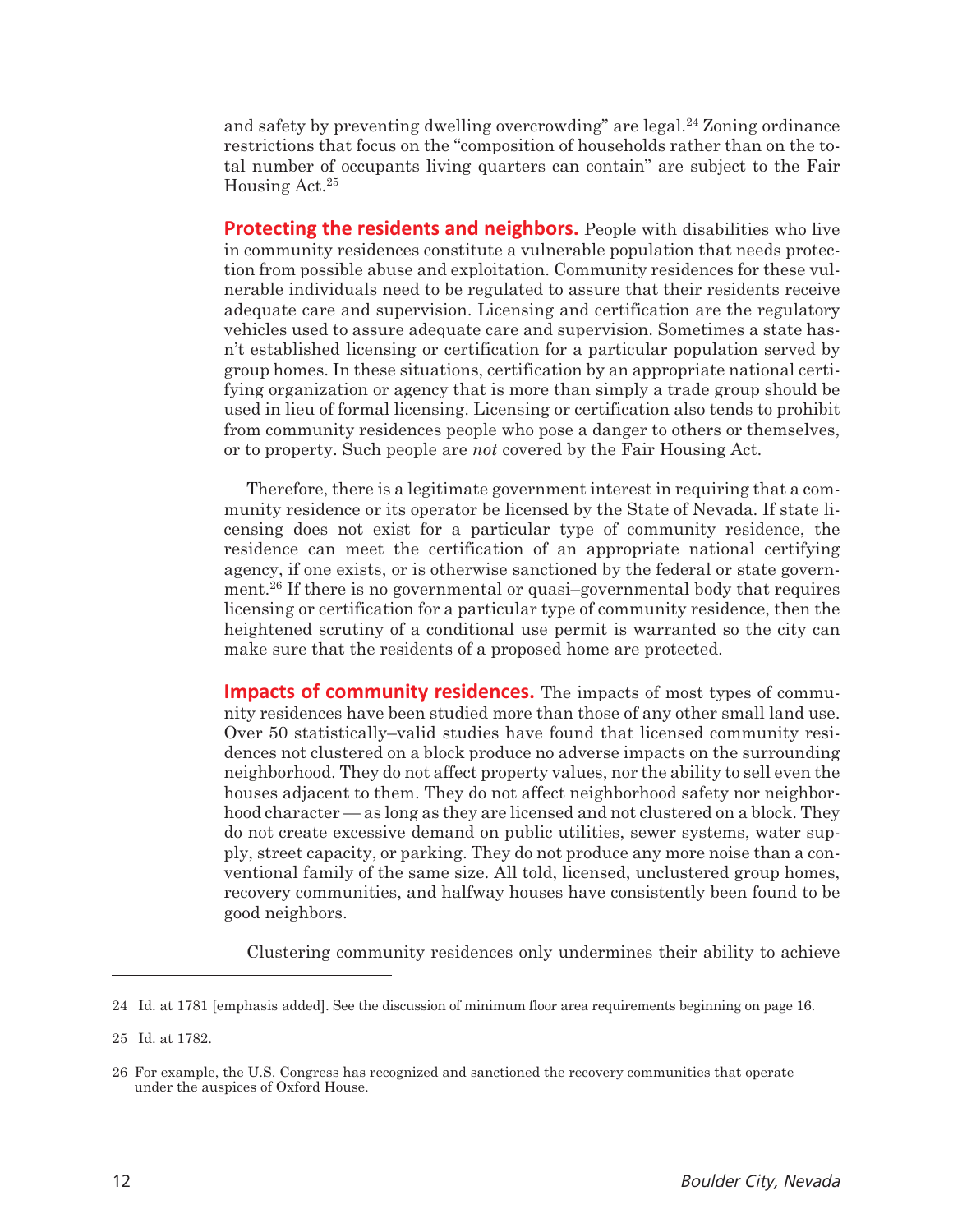their central goals of normalization and community integration. A community residence needs to be surrounded by so–called "normal" or conventional households, the sort of households this living arrangement seeks to emulate (group homes and recovery communities emulate it more closely than halfway houses do). Clustering community residences adjacent to one another or within a few doors of each other increases the chances that their residents will interact with other service–dependent people living in a nearby community residence rather than conventional households with non–service dependent people.

Appendix B proffers an annotated bibliography of representative studies. The evidence is so overwhelming that few studies have been conducted in recent years since the issue is well settled: *Community residences that are licensed and not clustered on a block simply do no generate any adverse impacts on the surrounding community.*

### **Recommended regulatory approach**

The 1988 amendments to the federal Fair Housing Act require all government jurisdictions to make a "reasonable accommodation" in their zoning codes and other rules and regulations to enable group homes and other community residences for people with disabilities to locate in the residential districts where they belong. The amendments proposed here allow for the reasonable accommodation the Fair Housing Amendments Act of 1988 requires for those people with disabilities who wish to live in a community residence. The legislative history of the FHAA makes it clear that jurisdictions cannot require a conditional use permit in residential districts for family community residences for people with disabilities. It does not, however, prohibit requiring conditional use permits in single–family districts for transitional community residences. Nor does the FHAA require that a city allow community residences for persons who do not have disabilities.

Like any other dwelling, when a community residence — whether it be "family" or "transitional" — complies with the cap on the number of unrelated persons that constitutes a "family" under the zoning code definition of "family," it is allowed as of right in all residential districts. No additional zoning restrictions can be imposed on them. Licensing cannot be required; a spacing distance cannot be imposed. There is no doubt that any additional zoning requirements for community residences that comply with Boulder City's definition of "family" would be "facially discriminatory."

But when a proposed community residence would house more than the five unrelated individuals that Boulder City's zoning code allows, Boulder City must make a "reasonable accommodation" to enable these homes to locate in the residential districts in which they belong. A thorough review of case law suggests that any reasonable accommodation must meet three tests:

 $\blacklozenge$  The proposed zoning restriction must be intended to achieve a legitimate government purpose.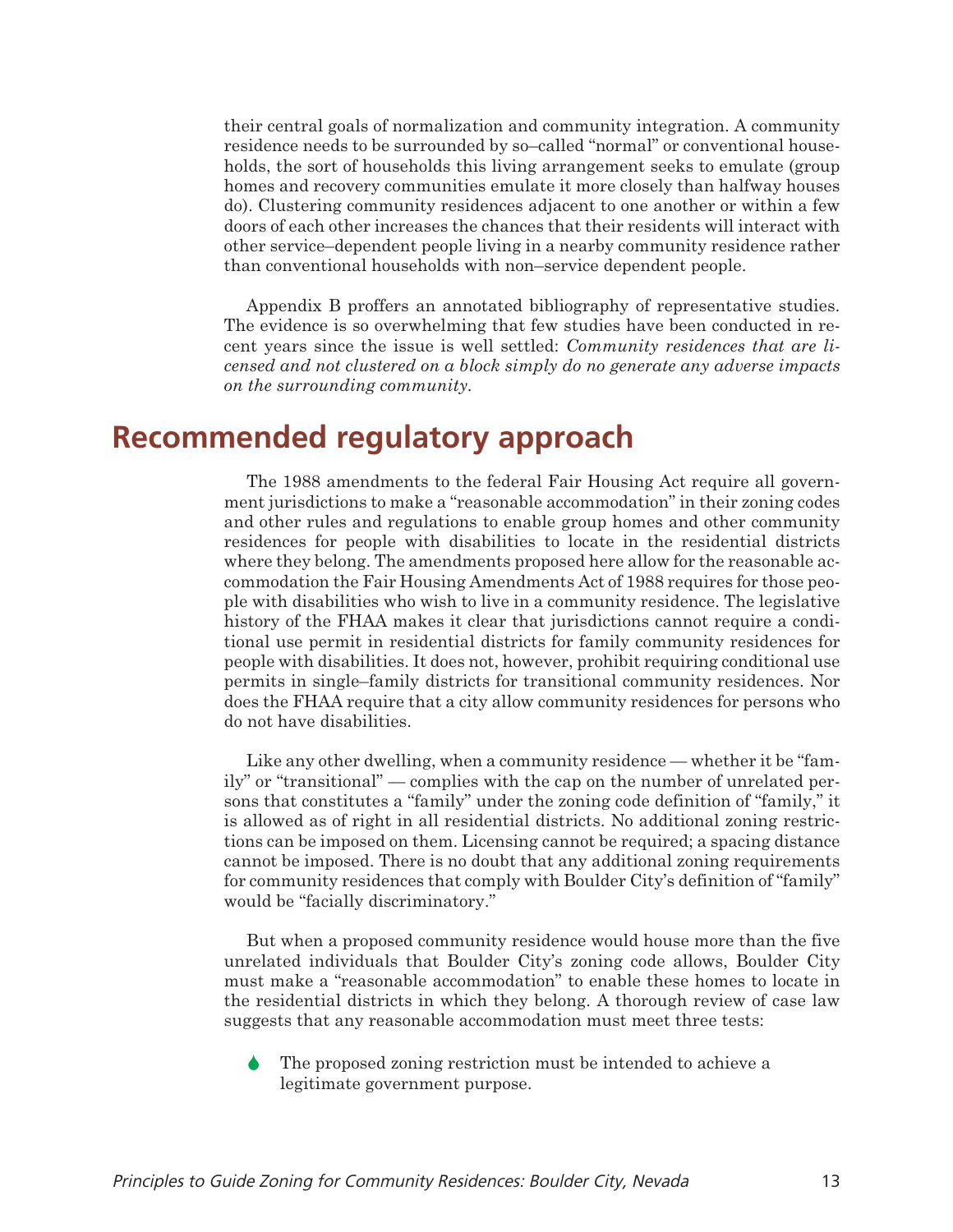- $\blacklozenge$  The proposed zoning restriction must actually achieve that legitimate government purpose.
- $\blacklozenge$  The proposed zoning restriction must be the least drastic means necessary to achieve that legitimate government purpose.

In *Bangerter v. Orem City Corporation,* the federal Court of Appeals said the same thing a bit differently, "Restrictions that are narrowly tailored to the particular individuals affected could be acceptable under the FHAA if the benefits to the handicapped in their housing opportunities clearly outweigh whatever burden may result to them."27

The proposed zoning amendments seek to enable community residences to locate in all residential zoning districts through the least drastic regulation needed to accomplish the legitimate government interests in preventing clustering (which undermines the ability of community residences to achieve their purposes and function properly and to maintain the residential character of a neighborhood) and in protecting the residents of the community residences from improper or incompetent care and from abuse. They are narrowly tailored to the needs of the residents with disabilities to provide greater benefits than any burden that might be placed upon them.

### **Family community residences**

To make this reasonable accommodation for people with disabilities who wish to live in a community residence, these proposed zoning ordinance amendments will make family community residences for more than five unrelated people with disabilities a permitted use in all Boulder City zoning districts where residential uses are currently allowed, subject to two objective, nondiscretionary administrative criteria:

- $\blacklozenge$  The operator of the family community residence itself must receive any license or certification required by the State of Nevada, certification from an appropriate national accrediting agency, or recognition or sanctioning by Congress to operate the proposed family community residence; and
- $\blacklozenge$  The proposed family community residence is not located within a rationally–based specified distance of an existing community residence as measured from front door to front door along the public and private right of way.

<sup>27 46</sup> F.3d 1491 (10th Cir. 1995) at 1504.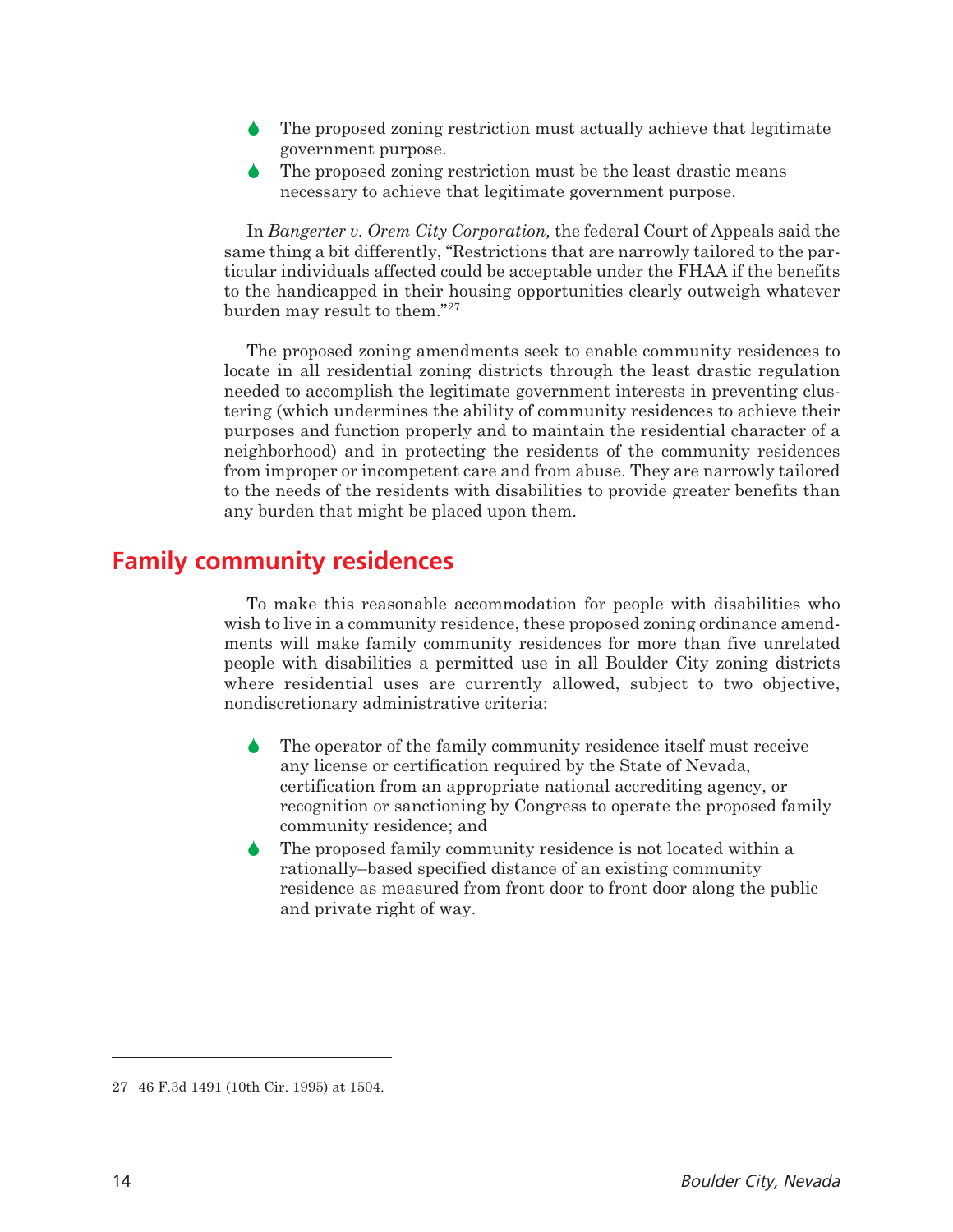### **Transitional community residences**

Residency in transitional community residences is more transitory than in family community residences because transitional community residences impose a maximum time limit on how long people can live in them.28 Tenancy is measured in months or weeks, not years. This key characteristic makes a transitional community residence for more than five people with disabilities more akin to multiple–family residential uses than single–family dwellings. Even though multiple–family uses are not allowed in single–family districts, the Fair Housing Act requires every city and county to make a "reasonable accommodation" for transitional community residences for people with disabilities. This reasonable accommodation can be accomplished via the heightened scrutiny of a conditional use permit when an operator wishes to locate a transitional community residence in a single–family district.

However, in multiple–family districts, a transitional community residence should be allowed as a permitted use subject to two objective, nondiscretionary administrative criteria:

- $\blacklozenge$  The operator of the family community residence itself must receive any license or certification required by the State of Nevada, certification from an appropriate national accrediting agency, or recognition or sanctioning by Congress to operate the proposed family community residence; and
- $\blacklozenge$  The proposed transitional community residence is not located within a rationally–based specified distance of an existing community residence as measured from front door to front door along the public and private right of way.

#### **Conditional use permit backup**

Sometimes an operator will seek to establish a new community residence within the spacing distance of an existing community residence. For some types of community residences, neither the State of Nevada nor the federal government requires a license, certification, or accreditation, or recognizes or sanctions the living arrangement. In these situations, the heightened scrutiny of a conditional use permit review is warranted. There are two circumstances under which a conditional use permit could be sought:

> (1) **Locating within the spacing distance.** To determine whether a community residence should be allowed within the spacing distance from an existing community residence, Boulder City needs to consider whether allowing the proposed community residence will hinder the normalization for resi-

<sup>28</sup> Time limits typically range from 30 days to 90 days, and as long as six or nine months, depending on the nature of the specific transitional community residence and the population it serves. With no time limit, residents of family community residences can live in them for many years, even decades.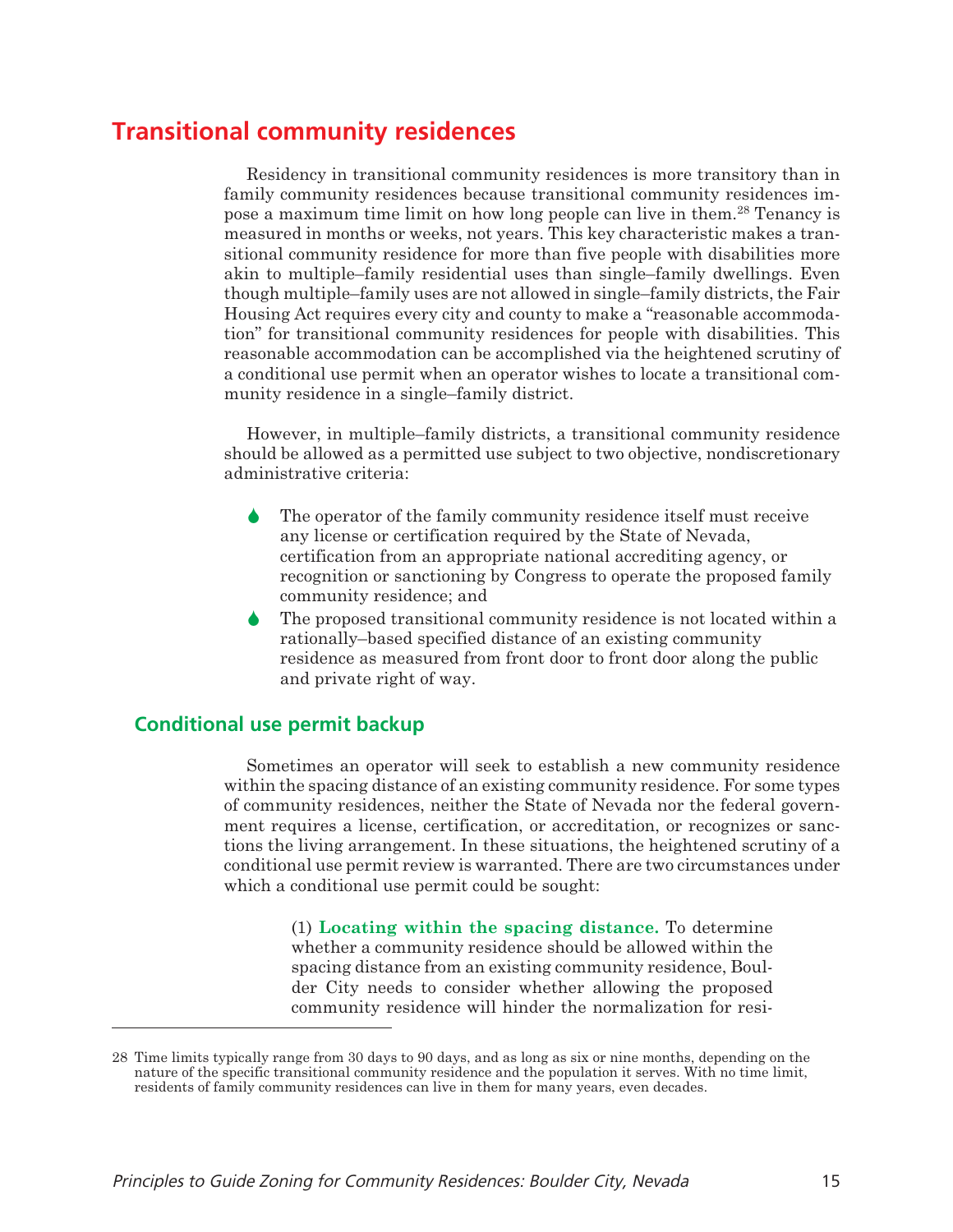dents in the existing community residence and/or whether the proposed community residence would actually alter the character of the neighborhood.

(2) **When no state or federal licensing, certification, or accreditation program or recognition applies.** If the operator of a community residence seeks to establish a community residence in Boulder City for which neither Nevada nor the federal government requires a license or certification (nor shows its approval through sanctioning the use), the operator must show that the proposed community residence will be operated in a manner that protects the health, safety, and welfare of its residents.

*If a required Nevada or federal license, certification, or accreditation has been denied to a proposed community residence or its operator, it is ineligible for a conditional use permit and cannot be located in Boulder City.*

It is vital to stress that the decision on a conditional use permit must be based on a record of factual evidence and not on the basis of neighborhood opposition rooted in unfounded myths and misconceptions about people with disabilities.

#### **Maximum number of occupants of a community residence**

Nevada state statute sets the maximum number of individuals who can live in a community residence at ten.<sup>29</sup> Even with that state–imposed cap, the number of residents cannot exceed the number permissible under Boulder City's *Administrative Building Code.* For example, if the city's building code limits the number of residents in a dwelling unit to six, no more than six people can live there whether it's a conventional residence or a community residence.

Under fair housing case law, it is quite clear that *for determining the maximum number of occupants,* community residences established in single–family structures are to be treated the same as all other single–family residences. Those located in a multiple–family structure are to be treated the same as all other multiple–family residences. The number of occupants is typically regulated for health and safety reasons.

Throughout the nation, most cities and counties prevent overcrowding and protect residential health and safety by establishing a minimum number of square feet per bedroom occupant. The most common formulation is to require a minimum of 70 square feet of bedroom space (excluding closets) for the first occupant of a bedroom and an additional 50 (or often 70) square feet for the second occupant of the bedroom. Under this formula, a bedroom could be no smaller than 7 feet by 10 feet if only one person sleeps in it. A bedroom in which

<sup>29</sup> NRS §278.02386, formerly NRS §278.021.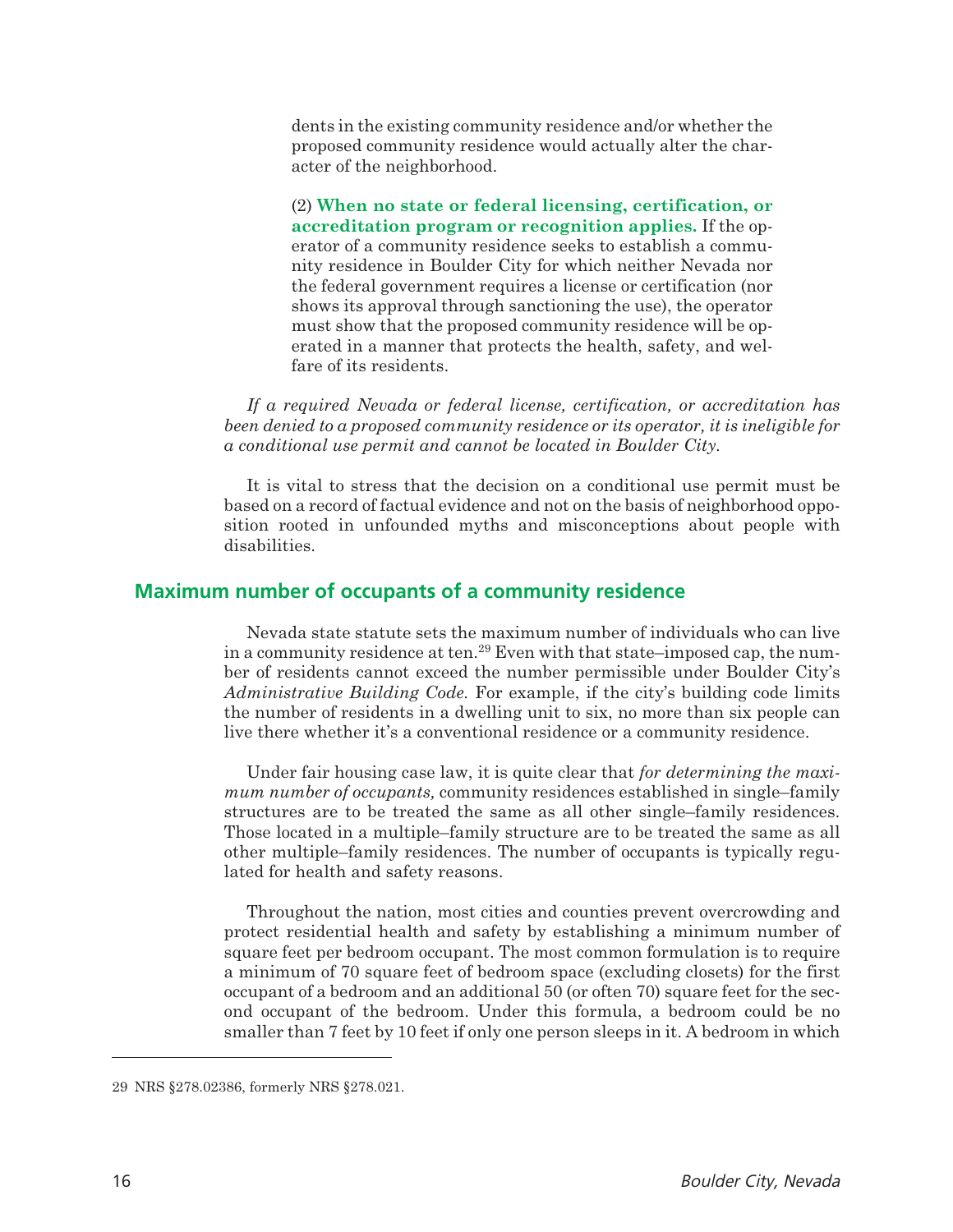two people sleep could be no smaller than 120 square feet, or 10 feet by 12 feet, for example.30 Keep in mind that these are minimums based on health and safety standards. Bedrooms, of course, are usually larger than these minimums. This sort of provision is the type that the U.S. Supreme Court has ruled applies to all residences including community residences.<sup>31</sup>

Currently Boulder City does not have such a provision in its city code. To assure a consistent standard, it is highly recommended that Boulder City amend its codes to establish the type of minimum floor area requirements discussed in the above paragraph. This occupancy standard would have to apply to all residences, not just community residences.

It is clearly illegal to apply building or housing code standards for institutions, lodging houses, boarding houses, rooming houses or fraternities and sororities to community residences for people with disabilities.

#### **Other zoning regulations for community residences**

All regulations of the zoning district apply to a community residence including height, lot size, yards, building coverage, habitable floor area, off–street parking, and signage. Residents of most community residences do not drive cars. Consequently, there is no reason to require more off–street parking for a community residence than for a single–family house, assuming the community residence is located in a single–family house. No amendments to Boulder City's off–street parking requirements are warranted for community residences. Requiring more off–street parking for community residences would not be legally supportable.

### **Summary**

The proposed regulatory approach offers the least restrictive means needed to achieve the legitimate government interests of protecting people with disabilities from unscrupulous operators and assuring that their health and safety needs are met, and enabling normalization to occur by preventing clustering of community

<sup>30</sup> Obviously these dimentions are examples. A 120 square foot room could also be 8 feet by 15 feet as well as other dimensions that total 120 square feet.

<sup>31</sup> *City of Edmonds v. Oxford House, Inc.,* 514 U.S. 725, 115 S.Ct. 1776, 131 L.Ed.2d 801 (1995). "Maximum occupancy restrictions… cap the number of occupants per dwelling, typically in relation to available floor space or the number and type of rooms. See, e. g., International Conference of Building Officials, Uniform Housing Code § 503(b) (1988); Building Officials and Code Administrators International, Inc., BOCA National Property Maintenance Code §§ PM-405.3, PM-405.5 (1993) (hereinafter BOCA Code); Southern Building Code Congress, International, Inc., Standard Housing Code §§ 306.1, 306.2 (1991); E. Mood, APHA—CDC Recommended Minimum Housing Standards § 9.02, p. 37 (1986) (hereinafter APHA— CDC Standards).[6] *These restrictions ordinarily apply uniformly to all residents of all dwelling units. Their purpose is to protect health and safety by preventing dwelling overcrowding.* See, e. g., BOCA Code §§ PM-101.3, PM-405.3, PM-405.5 and commentary; Abbott, Housing Policy, Housing Codes and Tenant Remedies: An Integration, 56 B. U. L. Rev. 1, 41-45 (1976)." At 733. *[Emphasis added]*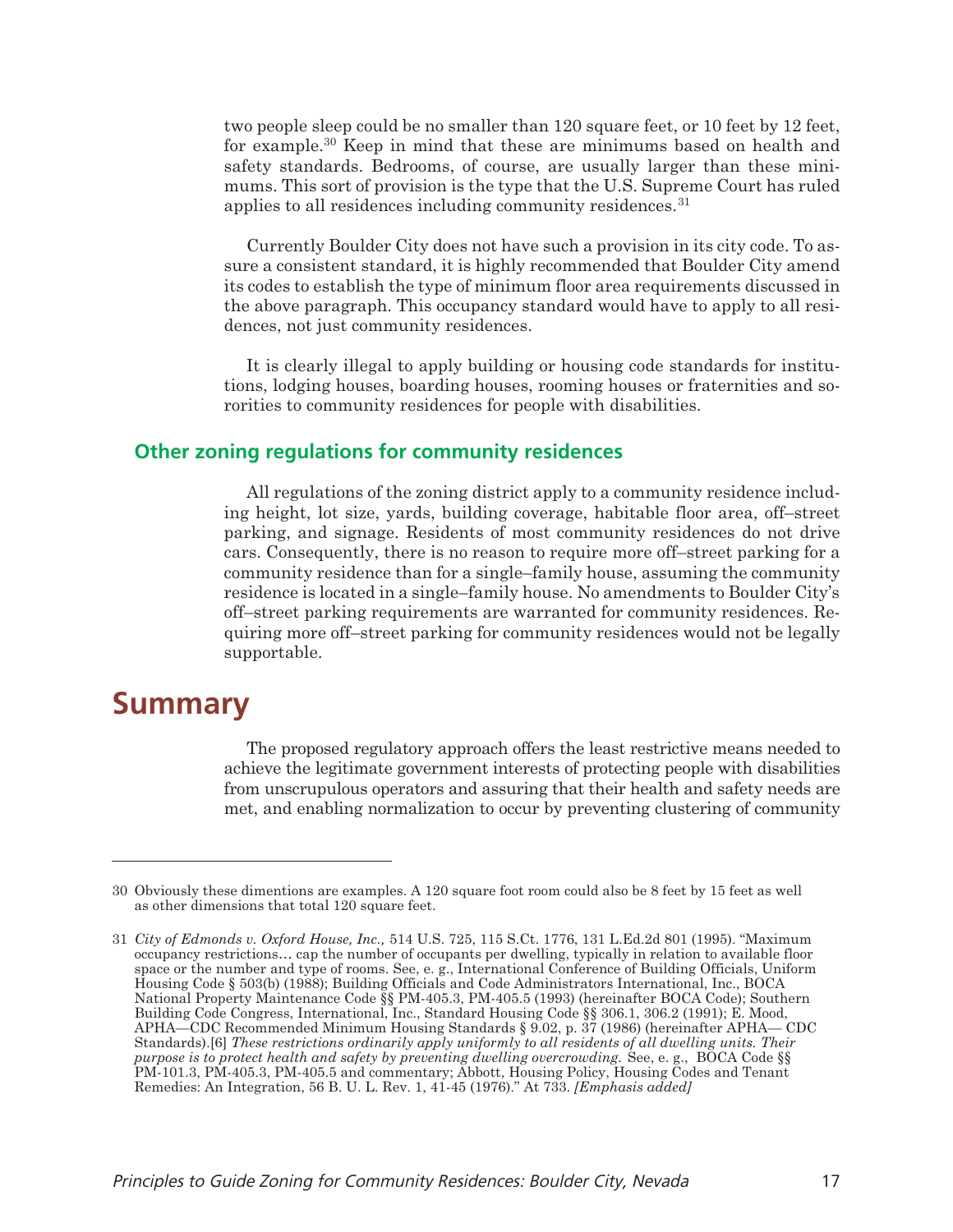residences. These provisions help assure that no adverse impacts will be generated. As with all zoning issues, city staff will assure zoning code compliance.

The proposed amendments will treat community residences that comply with the definition of "family" the same as any other family. They impose no additional zoning requirements upon them.

However, when the number of unrelated occupants in a proposed community residence exceeds the maximum number of five unrelated dwellers allowed under Boulder City's zoning ordinance definition of "family," the proposed amendments will make "family community residences" for people with disabilities a permitted use in all residential districts subject to rationally–based licensing and spacing criteria. Transitional community residences will be permitted as of right in all multiple–family districts subject to these same two criteria and allowed in single–family districts by conditional use permit.

When a proposed community residence does not satisfy the spacing and licensing criteria to be permitted as of right, the heightened scrutiny achieved by requiring a conditional use permit is warranted. Consequently, the operator would have to obtain a conditional use permit if her proposed community residence would be located within the spacing distance or if the proposed home does not fit within any licensing, certification, or accreditation program of the State of Nevada or the federal government. The burden rests on the operator to show that the proposed home would meet the standards Boulder City requires for issuing a conditional use permit. Note, however, that if a required license, certification, or accreditation has been denied to a proposed community residence, the residence is *not* even eligible to apply for a conditional use permit. A home that is denied a required license, certification, or accreditation would not be allowed in Boulder City at all. But if there is no certification, licensing, or accreditation required or available, then the community residence operator can seek a conditional use permit under the conditional use permit backup provision.

Since the zoning amendments that will be proposed are strictly for community residences *for people with disabilities,* halfway houses for prison pre–parolees will continue to be prohibited from locating in Boulder City.

To implement these amendments, the city will need to maintain a map and database of all community residences within its jurisdiction.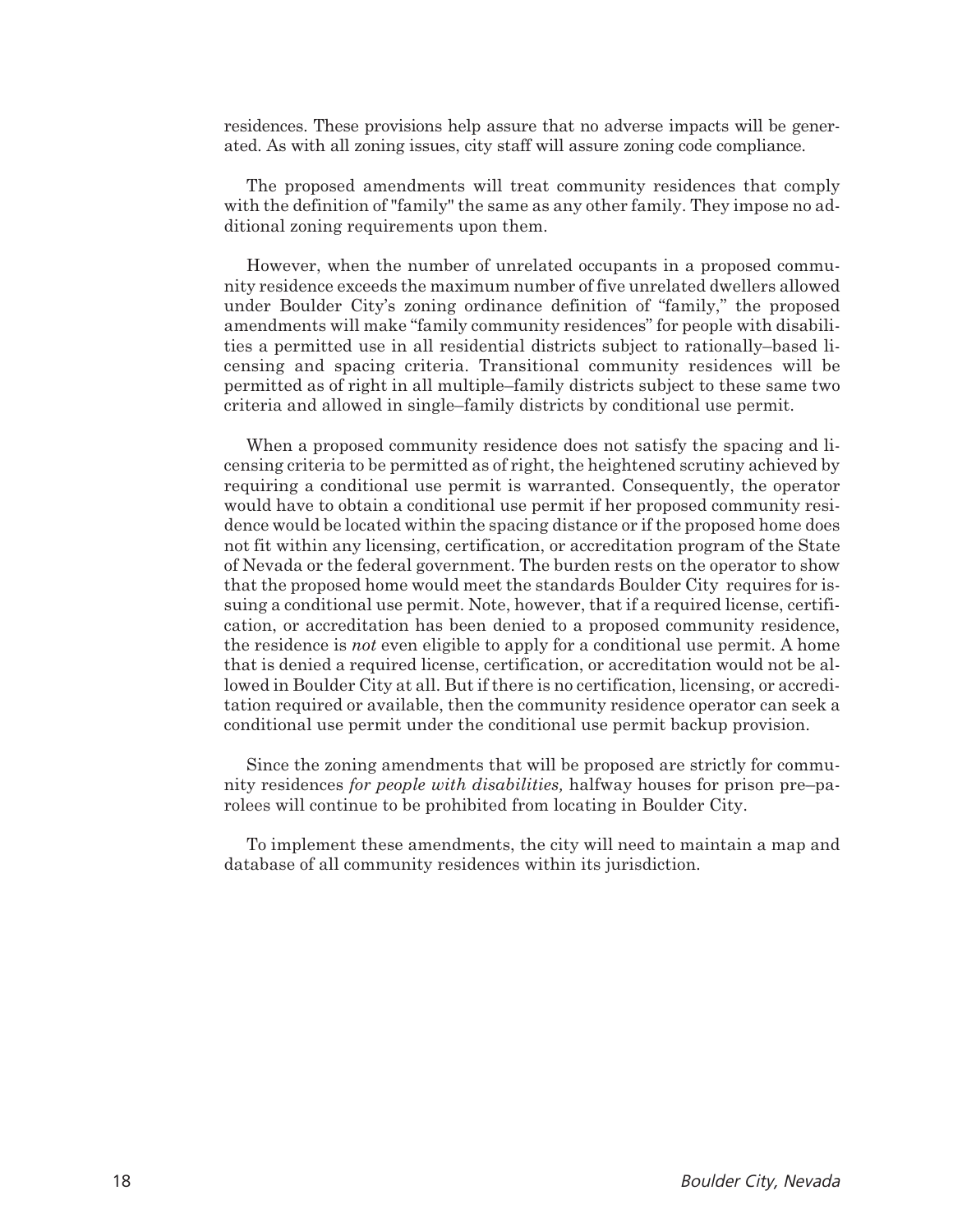## **Appendix A: Sample Form for Zoning Compliance Application**

The next two pages offer a sample form that Boulder City can adapt to use in addition to its current zoning compliance application forms. The information that the form requests makes it easy for planning officials to objectively determine if the proposed community residence complies with the zoning code and whether it should be allowed as of right or must obtain a conditional use permit

It is crucial that the operators of all proposed community residences be required to complete this form so the city can identify spacing distances between community residences and determine appropriate zoning treatment. Completing this form places no burden on people with disabilities while offering them substantial benefits by helping to prevent clustering so that essential normalization and community integration can occur.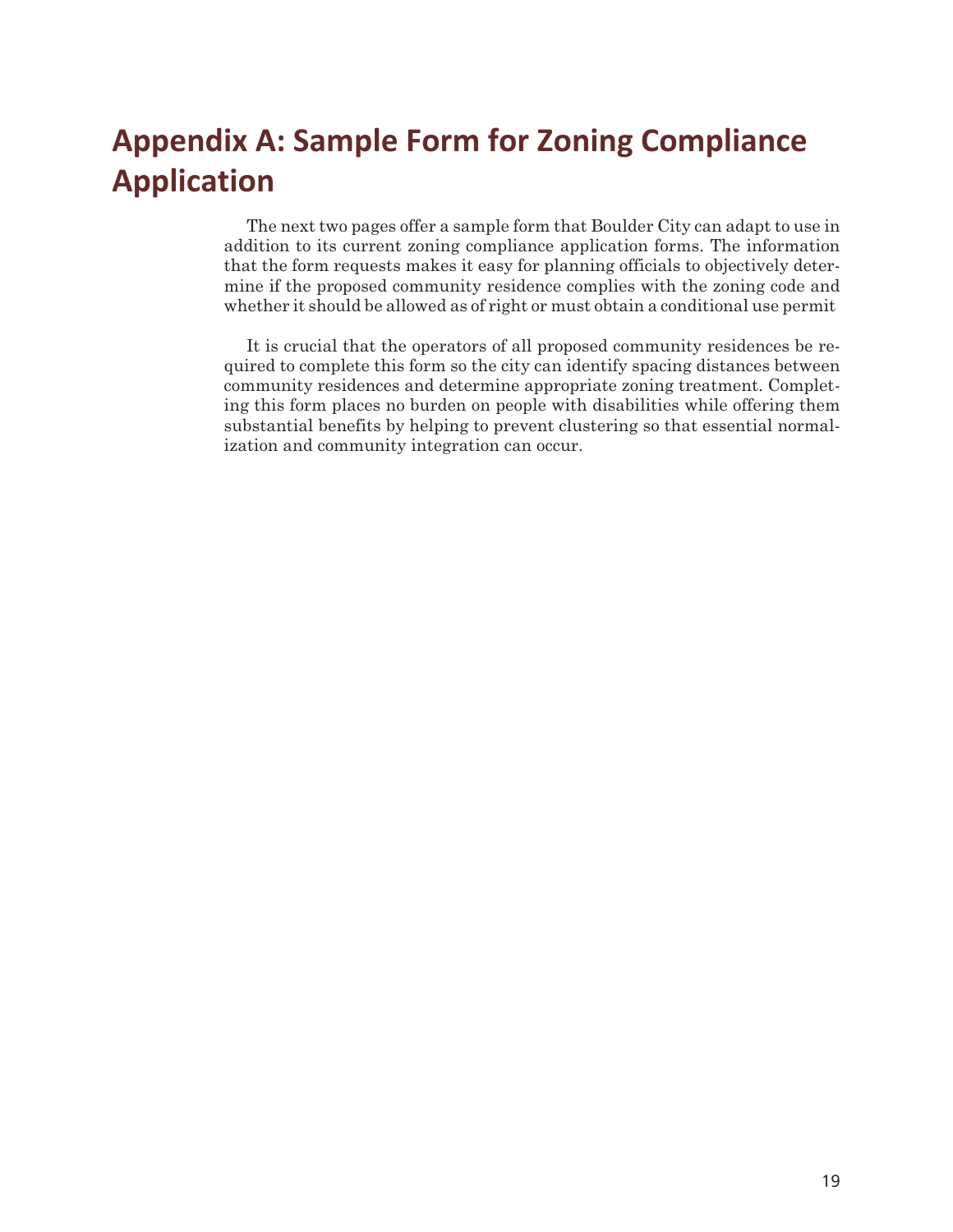## **Zoning Determination Application — Boulder City, Nevada Applicants: Please complete this form**

To establish a community residence for people with disabilities, the owner and/or operator must file this application for a zoning determination. If the application meets the criteria for a community residence for people with disabilities allowed by right in the Boulder City Zoning Code, the Planning Department will issue a statement of approval within 15 calendar days. No public hearing is required. If staff determines that a conditional use permit is required, a public hearing is necessary and staff will provide instructions on how to apply for a conditional use permit. Be sure to keep a copy of this completed application for your records.

**The applicant must provide all information requested. Please type or print clearly.**

\_\_\_\_\_\_\_\_\_\_\_\_\_\_\_\_\_\_\_\_\_\_\_\_\_\_\_\_\_\_\_\_\_\_\_\_\_\_\_\_\_\_\_\_\_\_\_\_\_\_\_\_\_\_\_\_\_\_\_\_\_\_\_\_\_\_\_\_\_\_\_\_\_\_\_\_\_\_\_\_\_\_\_\_

Date application submitted to Boulder City Community Development Department: Full address of proposed community residence:

Zoning district in which the proposed community residence would be located:

#### **Applicant information:**

Print name of group or individual that will operate the proposed community residence:

| Address: Andreas Address and American Address and American American American American American American America |                               |  |
|-----------------------------------------------------------------------------------------------------------------|-------------------------------|--|
| City-State-Zip Code:                                                                                            |                               |  |
| Telephone: __________________                                                                                   | Cell phone: _________________ |  |
| Print applicant's name and title:                                                                               |                               |  |
| Applicant's signature:                                                                                          |                               |  |

#### **Evidence of licensing or certification for proposed community residence or its operator:**

□ Check here if the State of Nevada requires a license or certification to operate the proposed community residence

 $\Box$  Check here if there is no applicable national accreditation agency or body for the proposed use.

State or local licensing program under which the proposed community residence will be operated:

#### **Please submit a copy of any state or federal license or certification you have received to operate the proposed community residence.**

\_\_\_\_\_\_\_\_\_\_\_\_\_\_\_\_\_\_\_\_\_\_\_\_\_\_\_\_\_\_\_\_\_\_\_\_\_\_\_\_\_\_\_\_\_\_\_\_\_\_\_\_\_\_\_\_\_\_\_\_\_\_\_\_\_\_\_\_\_\_\_\_\_\_\_\_\_\_\_\_\_\_\_\_

Identify the licensing or certification agency (include address, telephone phone number, and, if possible, the contact person) which licenses or certifies the proposed use. If the applicant has not received a required license or certification, please explain why not.

\_\_\_\_\_\_\_\_\_\_\_\_\_\_\_\_\_\_\_\_\_\_\_\_\_\_\_\_\_\_\_\_\_\_\_\_\_\_\_\_\_\_\_\_\_\_\_\_\_\_\_\_\_\_\_\_\_\_\_\_\_\_\_\_\_\_\_\_\_\_\_\_\_\_\_\_\_\_\_\_\_\_\_\_ \_\_\_\_\_\_\_\_\_\_\_\_\_\_\_\_\_\_\_\_\_\_\_\_\_\_\_\_\_\_\_\_\_\_\_\_\_\_\_\_\_\_\_\_\_\_\_\_\_\_\_\_\_\_\_\_\_\_\_\_\_\_\_\_\_\_\_\_\_\_\_\_\_\_\_\_\_\_\_\_\_\_\_\_ \_\_\_\_\_\_\_\_\_\_\_\_\_\_\_\_\_\_\_\_\_\_\_\_\_\_\_\_\_\_\_\_\_\_\_\_\_\_\_\_\_\_\_\_\_\_\_\_\_\_\_\_\_\_\_\_\_\_\_\_\_\_\_\_\_\_\_\_\_\_\_\_\_\_\_\_\_\_\_\_\_\_\_\_ \_\_\_\_\_\_\_\_\_\_\_\_\_\_\_\_\_\_\_\_\_\_\_\_\_\_\_\_\_\_\_\_\_\_\_\_\_\_\_\_\_\_\_\_\_\_\_\_\_\_\_\_\_\_\_\_\_\_\_\_\_\_\_\_\_\_\_\_\_\_\_\_\_\_\_\_\_\_\_\_\_\_\_\_

|  |  | Check and fill in the maximum length of time residents can live in the proposed community residence: |
|--|--|------------------------------------------------------------------------------------------------------|
|  |  | $\Box$ months $\Box$ years $\Box$ no limitation / indefinitely                                       |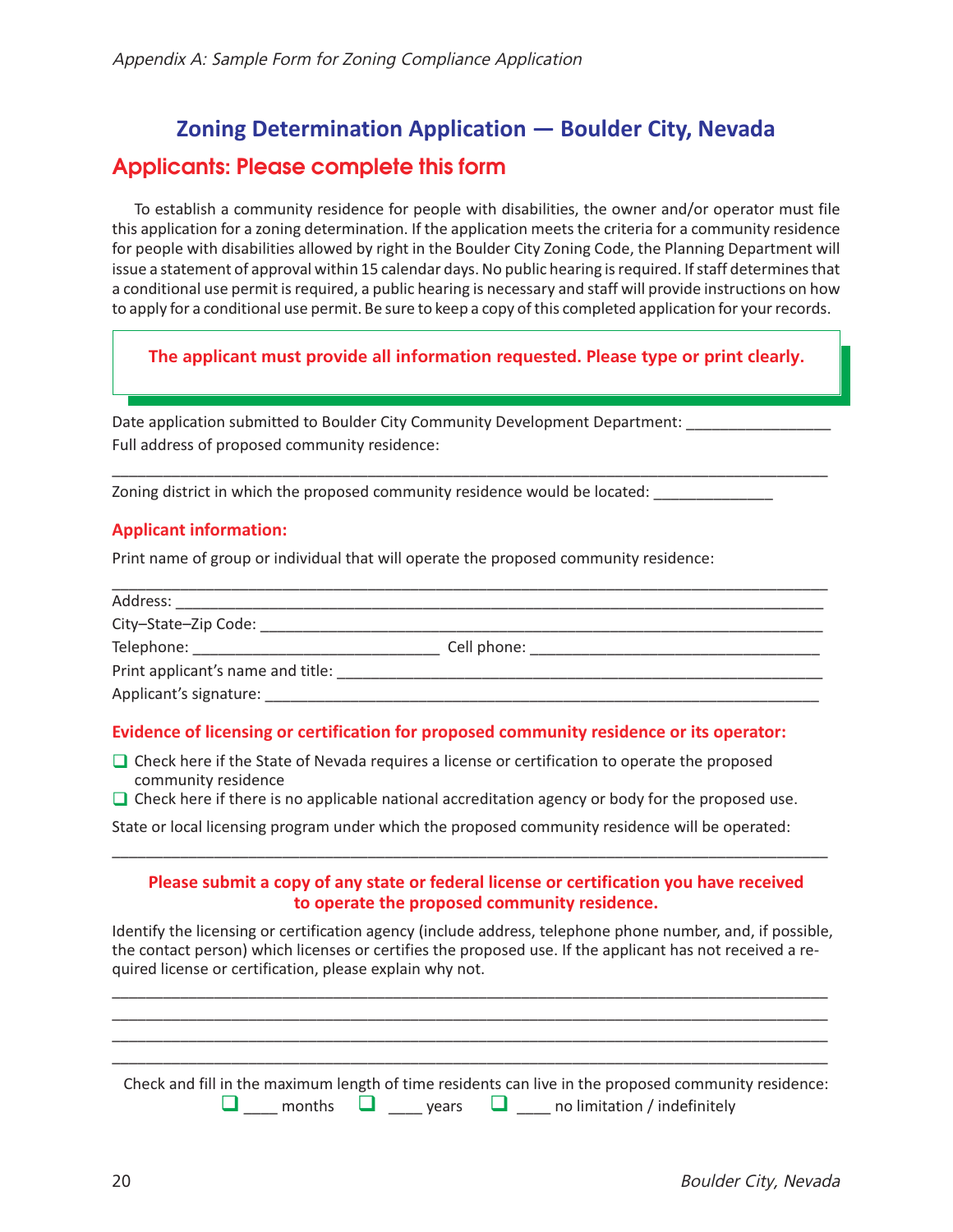|   | Dimensions in feet of each<br>bedroom excluding closets             | Total square feet in bedroom<br>excluding closets | <b>Number of residents to sleep</b><br>in the bedroom |  |  |
|---|---------------------------------------------------------------------|---------------------------------------------------|-------------------------------------------------------|--|--|
| 1 |                                                                     |                                                   |                                                       |  |  |
| 2 |                                                                     |                                                   |                                                       |  |  |
| 3 |                                                                     |                                                   |                                                       |  |  |
| 4 |                                                                     |                                                   |                                                       |  |  |
| 5 |                                                                     |                                                   |                                                       |  |  |
| 6 |                                                                     |                                                   |                                                       |  |  |
|   | Total number of people with disabilities to live in this residence: |                                                   |                                                       |  |  |

#### **Please provide the information requested in the following table:**

#### **Describe general nature of the residents' disabilities** (do not discuss specific individuals)**:**

#### **Maximum number of support staff who will live in the home** (excludes shift staff):

The findings below indicate whether the applicant can establish the proposed community residence as a permitted use or whether a conditional use permit is required. The proposed home must also comply with all other applicable Boulder City codes.

\_\_\_\_\_\_\_\_\_\_\_\_\_\_\_\_\_\_\_\_\_\_\_\_\_\_\_\_\_\_\_\_\_\_\_\_\_\_\_\_\_\_\_\_\_\_\_\_\_\_\_\_\_\_\_\_\_\_\_\_\_\_\_\_\_\_\_\_\_\_\_\_\_\_\_\_\_\_\_\_\_\_\_\_ \_\_\_\_\_\_\_\_\_\_\_\_\_\_\_\_\_\_\_\_\_\_\_\_\_\_\_\_\_\_\_\_\_\_\_\_\_\_\_\_\_\_\_\_\_\_\_\_\_\_\_\_\_\_\_\_\_\_\_\_\_\_\_\_\_\_\_\_\_\_\_\_\_\_\_\_\_\_\_\_\_\_\_\_

#### For Staff Use Only:

#### **Findings:** [Planning Department staff person shall fill in or initial the appropriate boxes.]

- \_\_\_\_ Zoning district in which proposed use would be located
- Number of residents including live–in staff Number of residents who are people with disabilities

#### **Proposed residence is:**

- $\Box$  Family community residence
- $\Box$  Transitional community residence
- $\Box$  Not a community residence
- $\Box$  Proposed use or operator is or will be properly licensed, certified, accredited, or recognized by the State of Nevada or the federal government (includes uses sanctioned by Congress such as Oxford House)
- $\Box$  The State of Nevada does not require a license, certification, accreditation, or recognition for this type of community residence

Closest existing community residence is located linear feet from the proposed community residence, as measured from front door to front door walking along the public or private right of way. List the addresses of all existing community residences within 660 feet:

\_\_\_\_\_\_\_\_\_\_\_\_\_\_\_\_\_\_\_\_\_\_\_\_\_\_\_\_\_\_\_\_\_\_\_\_\_\_\_\_\_\_\_\_\_\_\_\_\_\_\_\_\_\_\_\_\_\_\_\_\_\_\_\_\_\_\_\_\_\_\_\_\_\_\_\_\_\_\_\_\_

\_\_\_\_\_\_\_\_\_\_\_\_\_\_\_\_\_\_\_\_\_\_\_\_\_\_\_\_\_\_\_\_\_\_\_\_\_\_\_\_\_\_\_\_\_\_\_\_\_\_\_\_\_\_\_\_\_\_\_\_\_\_\_\_\_\_\_\_\_\_\_\_\_

| <b>Determination</b> |  |
|----------------------|--|
|                      |  |

- $\Box$  Proposed use is allowed as of right
- **Applicant must seek a conditional use permit**
- $\Box$  Proposed use is not allowed as of right nor is it eligible for a conditional use permit. Application denied.

Staff review conducted by: \_\_\_\_\_\_\_\_\_\_\_\_\_\_\_\_\_\_

Signed: \_\_\_\_\_\_\_\_\_\_\_\_\_\_\_\_\_\_\_\_\_\_\_\_\_\_\_\_\_\_\_\_\_\_

Date: \_\_\_\_\_\_\_\_\_\_\_\_\_\_\_\_\_\_\_\_\_\_\_\_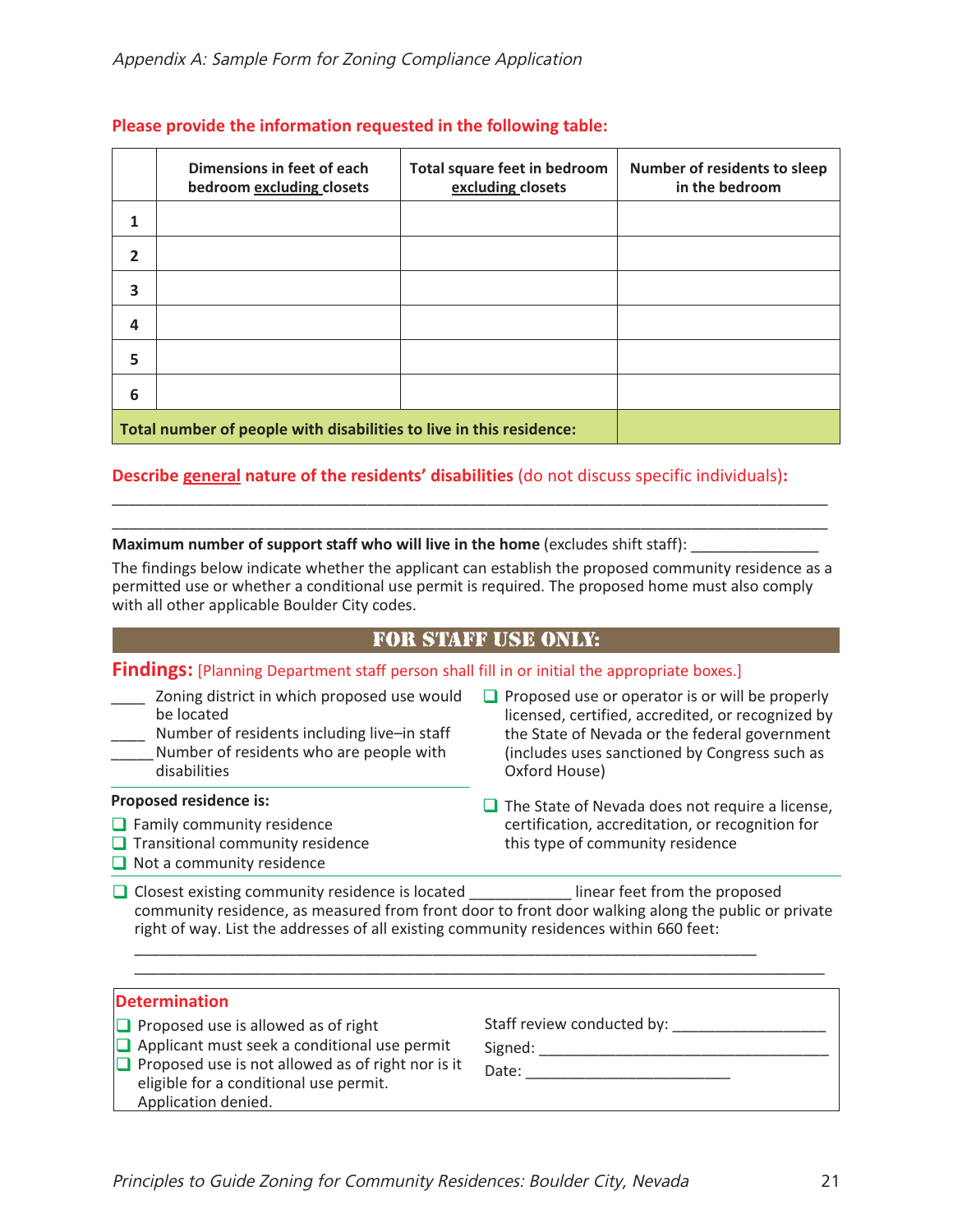# **Appendix B: Representative Studies of the Impacts of Community Residences**

Over 50 scientific studies have been conducted to identify whether the presence of a group home, recovery community, or halfway house has any effect on property values, neighborhood turnover, or neighborhood safety. No matter which scientifically–sound methodology has been used, the studies have concluded that community residences that meet the health and safety standards imposed by licensing and that are not clustered together have no effect on property values — even for the house next door— nor on the marketability of nearby homes, neighborhood safety, neighborhood character, parking, traffic, public utilities, nor municipal services. The following studies constitute a representative sample. Few studies have been conducted recently simply because this issue has been studied so exhaustively and the findings have been so consistent that they generate no negative impacts.

- Daniel Lauber, *Impacts on the Surrounding Neighborhood of Group Homes for Persons With Developmental Disabilities*, (Governor's Planning Council on Developmental Disabilities, Springfield, Illinois, Sept. 1986) (found no effect on property values or turnover due to any of 14 group homes for up to eight residents; also found crime rate among group home residents to be, at most, 16 percent of that for the general population).
- Christopher Wagner and Christine Mitchell, *Non–Effect of Group Homes on Neighboring Residential Property Values in Franklin County* (Metropolitan Human Services Commission, Columbus, Ohio, Aug. 1979) (halfway house for persons with mental illness; group homes for neglected, unruly male wards of the county, 12–18 years old).
- Eric Knowles and Ronald Baba, *The Social Impact of Group Homes: a study of small residential service programs in first residential areas* (Green Bay, Wisconsin Plan Commission June 1973) (disadvantaged children from urban areas, teenage boys and girls under court commitment, infants and children with severe medical problems requiring nursing care, convicts in work release or study release programs).
- Minnesota Developmental Disabilities Program, Analysis of Minnesota Property Values of Community Intermediate Care Facilities for Mentally Retarded (ICF–MRs) (Dept. of Energy, Planning and Development 1982) (no difference in property values and turnover rates in 14 neighborhoods with group homes during the two years before and after homes opened, as compared to 14 comparable control neighborhoods without group homes).
- Dirk Wiener, Ronald Anderson, and John Nietupski, Impact of Community–Based Residential Facilities for Mentally Retarded Adults on Surrounding Property Values Using Realtor Analysis Methods, 17 Education and Training of the Mentally Retarded 278 (Dec. 1982) (used realtors' "comparable market analysis" method to examine neighborhoods surrounding eight group homes in two medium–sized Iowa communities; found property values in six subject neighborhoods comparable to those in control areas; found property values higher in two subject neighborhoods than in control areas).
- Montgomery County Board of Mental Retardation and Developmental Disabilities, Property Sales Study of the Impact of Group Homes in Montgomery *County* (1981) (property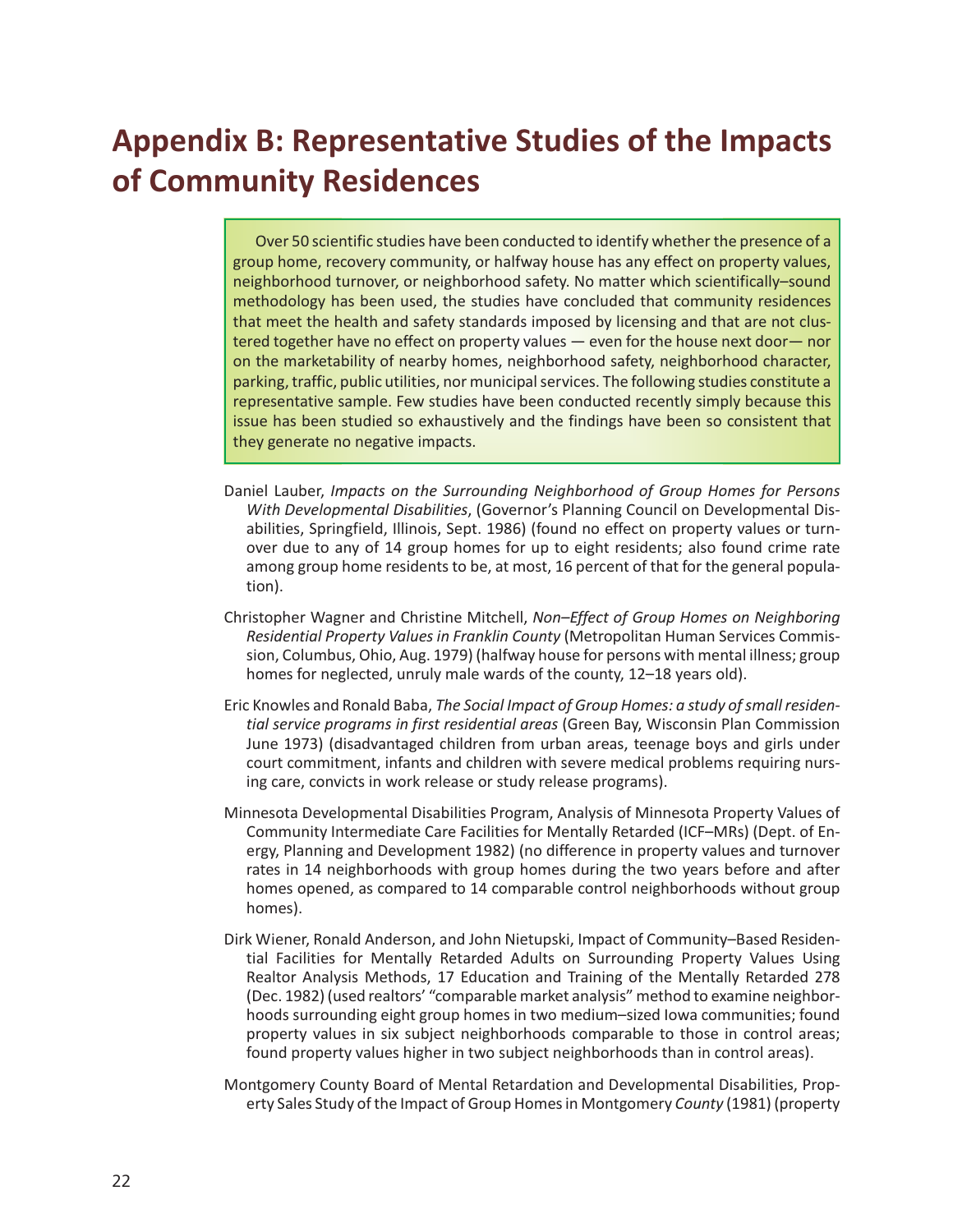appraiser from Magin Realty Company examined neighborhoods surrounding seven group homes; found no difference in property values and turnover rates between group home neighborhoods and control neighborhoods without any group homes).

- Martin Lindauer, Pauline Tung, and Frank O'Donnell, *Effect of Community Residences for the Mentally Retarded on Real–Estate Values in the Neighborhoods in Which They are Located* (State University College at Brockport, N.Y. 1980) (examined neighborhoods around seven group homes opened between 1967 and 1980 and two control neighborhoods; found no effect on prices; found a selling wave just before group homes opened, but no decline in selling prices and no difficulty in selling houses; selling wave ended after homes opened; no decline in property values or increase in turnover after homes opened).
- L. Dolan and J. Wolpert, *Long Term Neighborhood Property Impacts of Group Homes for Mentally Retarded People*, (Woodrow Wilson School Discussion Paper Series, Princeton University, Nov. 1982) (examined long–term effects on neighborhoods surrounding 32 group homes for five years after the homes were opened and found same results as in Wolpert, *infra*).
- Julian Wolpert, *Group Homes for the Mentally Retarded: An Investigation of Neighborhood Property Impacts*(New York State Office of Mental Retardation and Developmental Disabilities Aug. 31, 1978) (most thorough study of all; covered 1570 transactions in neighborhoods of ten New York municipalities surrounding 42 group homes; compared neighborhoods surrounding group homes and comparable control neighborhoods without any group homes; found no effect on property values; proximity to group home had no effect on turnover or sales price; no effect on property value or turnover of houses adjacent to group homes).
- Burleigh Gardner and Albert Robles, *The Neighbors and the Small Group Homes for the Handicapped: A Survey* (Illinois Association for Retarded Citizens Sept. 1979) (real estate brokers and neighbors of existing group homes for the retarded, reported that group homes had no effect on property values or ability to sell a house; unlike all the other studies noted here, this is based solely on opinions of real estate agents and neighbors; because no objective statistical research was undertaken, this study is of limited value).
- Zack Cauklins, John Noak and Bobby Wilkerson, *Impact of Residential Care Facilities in Decatur* (Macon County Community Mental Health Board Dec. 9, 1976) (examined neighborhoods surrounding one group home and four intermediate care facilities for 60 to 117 persons with mental disabilities; members of Decatur Board of Realtors report no effect on housing values or turnover).
- Suffolk Community Council, Inc., *Impact of Community Residences Upon Neighborhood Property Values* (July 1984) (compared sales 18 months before and after group homes opened in seven neighborhoods and comparable control neighborhoods without group homes; found no difference in property values or turnover between group home and control neighborhoods).
- Metropolitan Human Services Commission, *Group Homes and Property Values: A Second Look* (Aug. 1980) (Columbus, Ohio) (halfway house for persons with mental illness; group homes for neglected, unruly male wards of the county, 12–18 years old).
- Tom Goodale and Sherry Wickware, *Group Homes and Property Values in Residential Areas*, 19 Plan Canada 154–163 (June 1979) (group homes for children, prison pre–parolees).
- City of Lansing Planning Department, *Influence of Halfway Houses and Foster Care Facilities Upon Property Values* (Lansing, Mich. Oct. 1976) (No adverse impacts on property values due to halfway houses and group homes for adult ex–offenders, youth offenders, alcoholics).
- Michael Dear and S. Martin Taylor, *Not on Our Street,* 133–144 (1982) (group homes for persons with mental illness have no effect on property values or turnover).
- John Boeckh, Michael Dear, and S. Martin Taylor, *Property Values and Mental Health Facilities in Metroplitan Toronto*, 24 The Canadian Geographer 270 (Fall 1980) (residential mental health facilities